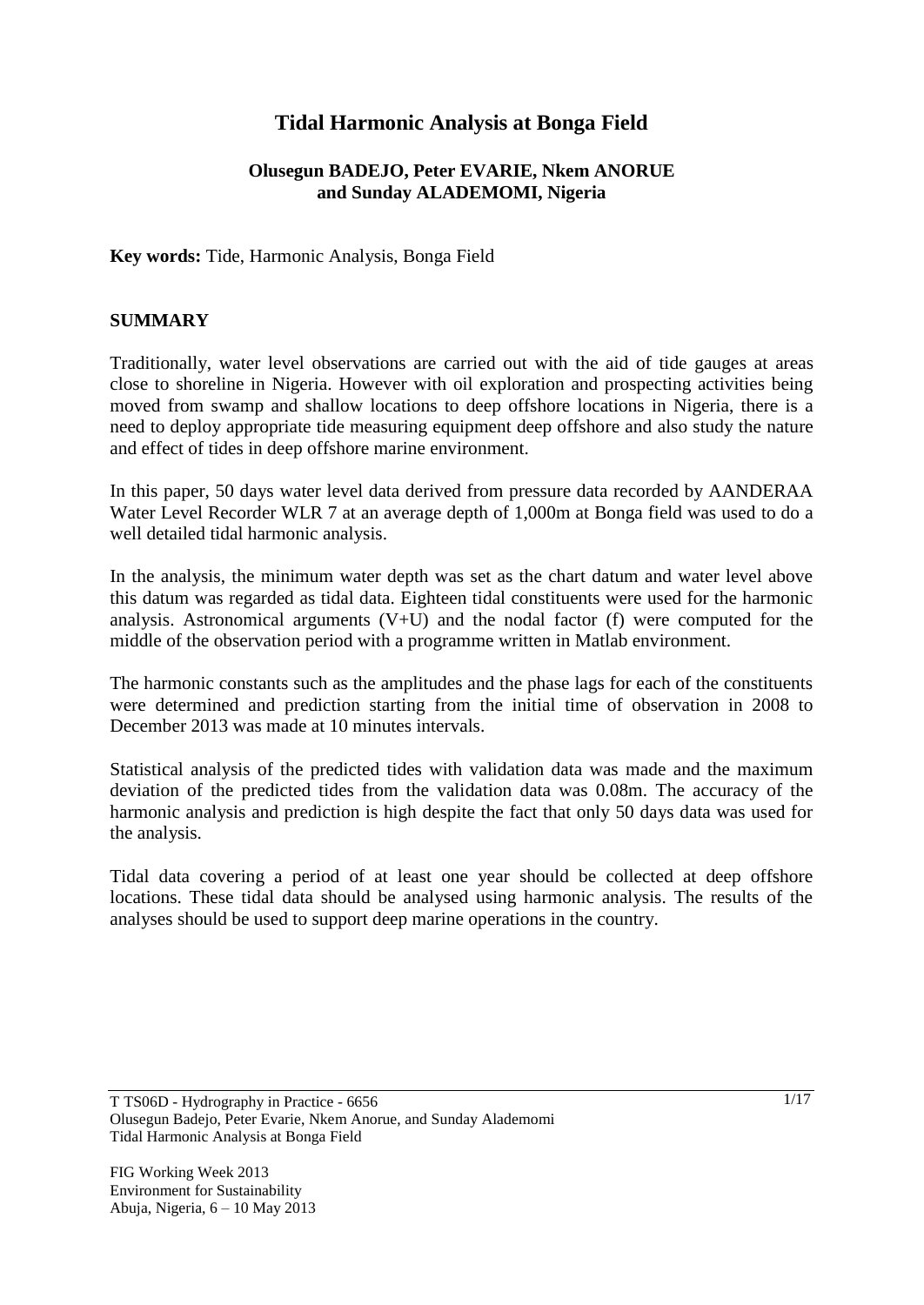# **Tidal Harmonic Analysis at Bonga Field**

## **Olusegun BADEJO, Peter EVARIE, Nkem ANORUE and Sunday ALADEMOMI, Nigeria**

## **1. INTRODUCTION**

Tides are periodic variations in the water level. They occur as a result of gravitational attraction of the moon and sun on the earth's water bodies.

Traditionally, water level observations are carried out with the aid of tide gauges at areas close to shoreline in Nigeria. However with oil exploration and prospecting activities being moved from swamp and shallow locations to deep offshore locations in Nigeria, there is a need to deploy appropriate tide measuring equipment deep offshore and study the nature and effect of tides in deep offshore marine environment.

## **1.1 Water Level Recorder WLR 7**

The Water Level Recorder is specially designed to measure ocean water levels. Placed on the seabed, the instrument records pressure, temperature and conductivity at regular intervals. The data is stored in a removable and reusable solid-state Data Storage Unit (DSU) 2990. Five channels of 10 bits each are recorded in sequence. The channels are:

| i.   | Reference                   |
|------|-----------------------------|
| ii.  | Temperature                 |
| iii. | Pressure, most significant  |
| iv.  | Pressure, least significant |
| V.   | Conductivity (optional)     |

The reference is a fixed reading that serves to indicate correct performance of the instrument and to identify data series from individual instruments. The temperature is measured by a thermistor fitted into a stud extending into the water. The pressure sensor is based on a pressure controlled quartz crystal oscillator. The measurement is a 20-bit word, but is divided into two 10-bit words recorded in two successive channels. Conductivity is measured by an electrodeless induction-type sensor. When the conductivity sensor is not installed the instrument will record a fixed value in channel 5. Figure 1.1 shows the Water Level Recorder WLR 7 used for this study.

T TS06D - Hydrography in Practice - 6656 Olusegun Badejo, Peter Evarie, Nkem Anorue, and Sunday Alademomi Tidal Harmonic Analysis at Bonga Field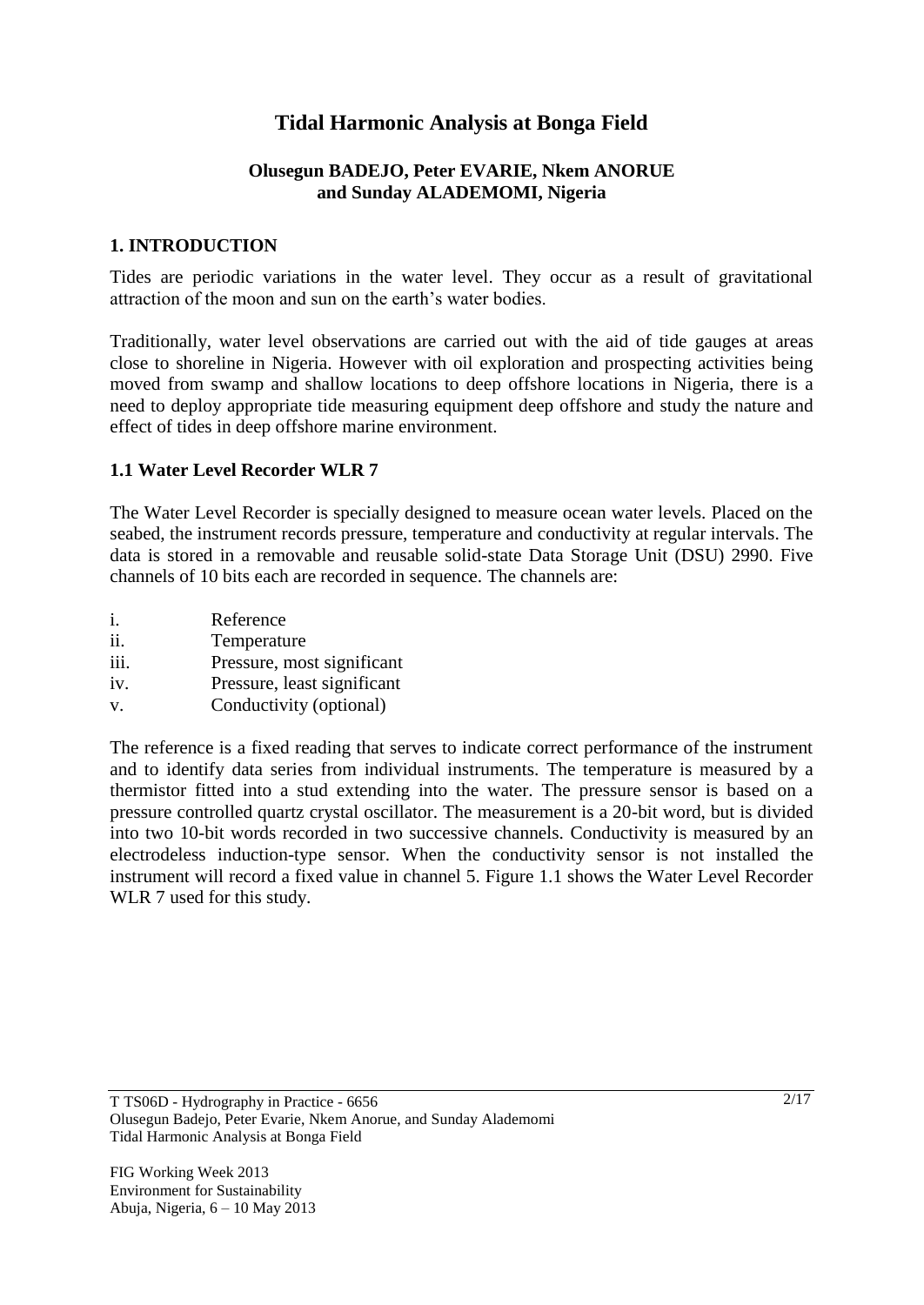

**Figure 1.1: Water Level Recorder WLR 7**

## **1.2 Study Area**

The Bonga Field is an oilfield in Nigeria. It is located in Oil Mining Lease (OML) 118. The lease covers an area of approximately  $1167 \text{ km}^2$ . The average water depth of Bonga field is 1,000 metres. The field was discovered in 1996, with government approval for its development given in 2002. The field began its first production in November 2005. The field produces both crude oil and natural gas through a floating production, storage and off-take (FPSO) vessel. The crude oil is offloaded to tankers through a single point mooring (SPM) buoy while the gas is exported through a series of pipelines to Bonny NLNG plant. The field is operated by Shell Nigeria and owned by Shell Nigeria (55%), Exxon (20%), Nigerian AGIP (12.5%) and Elf Petroleum (12.5%).

#### **2. METHODOLOGY**

This study is focused on tidal prediction to support deep water projects in Bonga field, offshore Nigeria. The techniques employed for this study include water level observation with Water Level Recorder WLR 7, tidal data extraction from records of the water level recorder, tidal harmonic analysis and prediction. This chapter describes the methodology and the steps taken in achieving the desired results.

T TS06D - Hydrography in Practice - 6656 Olusegun Badejo, Peter Evarie, Nkem Anorue, and Sunday Alademomi Tidal Harmonic Analysis at Bonga Field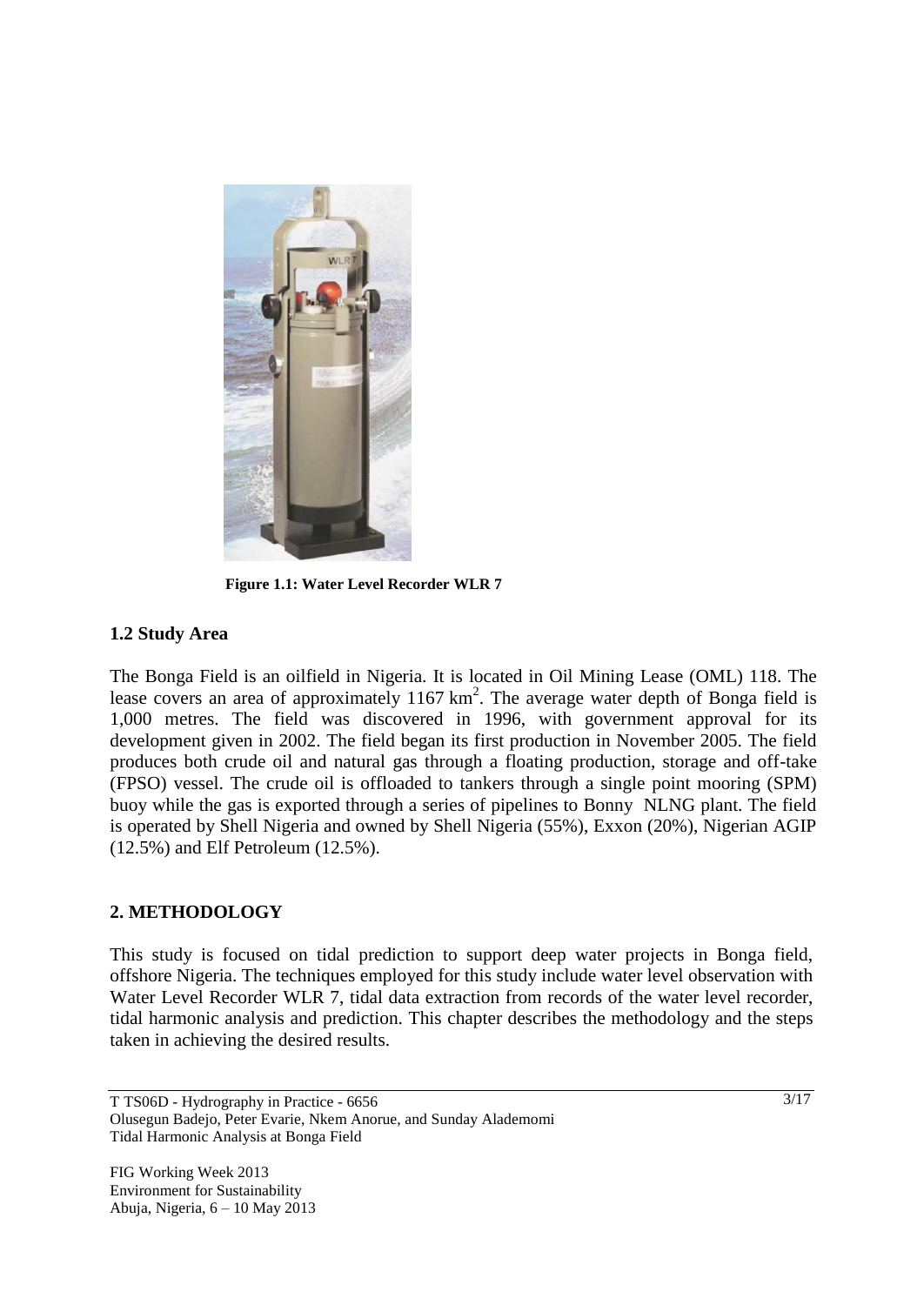#### **2.1 Data Acquisition**

A Water Level Recorder WLR 7 was used for data acquisition. The Water Level Recorder WLR7 is a high precision recording instrument for determining water level in the open sea. The water level is determined by measuring the hydrostatic pressure with an ultra-precise quartz pressure sensor. Knowing the density of water and atmospheric pressure, the water level can then be found. The operation depth is limited by the range of the pressure transducer. The mechanical parts of this equipment are strengthened to withstand a pressure down to 6000 meter depth.

A fifty day data water level data recorded by Water Level Recorder WLR 7 was provided by the Geomatics Department of the Shell Nigeria Exploration and Production Company (SNEPCo). The water level data were taken at ten minutes intervals between September  $11^{\text{th}}$ 2010 to November  $1<sup>st</sup>$ , 2010. A total of 8987 datasets were acquired within this period. The 10 minute interval data was converted to a 1224 hourly data. These hourly readings were then converted to depth data using equation 2.1.

Depth (m) =  $0.001*(P_{wd} - P_{atmos})/d*g$  2.1

Where

| $P_{wd} =$    | Pressure at water depth (Pa)                            |
|---------------|---------------------------------------------------------|
| $P_{atmos} =$ | Atmospheric Pressure (Pa)                               |
|               | Atmospheric pressure of Bonga $= 101000$ (Pascal)       |
| $d =$         | Density of water at the actual location                 |
|               | Density used for Bonga = $1.03017$ (Kg/m <sup>3</sup> ) |
| $g =$         | Gravity of the earth (9.78334 m/s <sup>2</sup> )        |

The minimum water depth was set as the chart datum and water level above this datum was regarded as tidal data.

Prior to the process of harmonic analysis of the tidal data, the observed tidal data was passed through a median filter to filter off spikes in the data. The main idea of the median filter is to run through the signal entry by entry, replacing each entry with the median of neighboring entries (www/en.wikipedia.org/wiki/Median\_filter, 2012).

#### **2.2 Harmonic Analysis of Tides**

The basic equation for tide modeling is given by Doodson and Warburg (1941) as:

$$
h(t) = S_{o+} \sum_{i=1}^{n} H_i \cos (\omega_i t + \alpha_i)
$$

Where;

T TS06D - Hydrography in Practice - 6656 Olusegun Badejo, Peter Evarie, Nkem Anorue, and Sunday Alademomi Tidal Harmonic Analysis at Bonga Field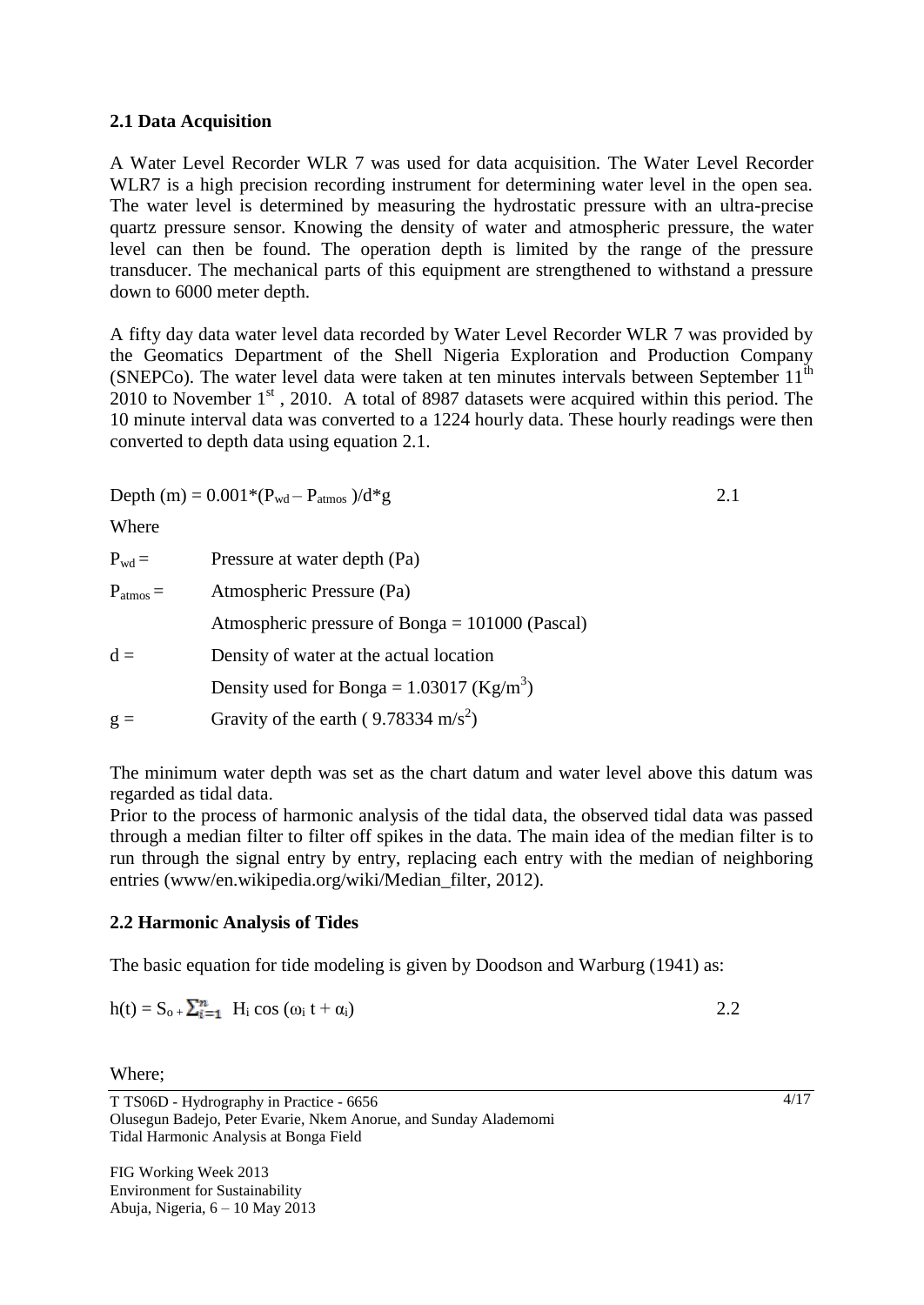$\omega_i$  = Tidal constituent frequency

 $H_i =$  Amplitude of tidal constituent i

 $A_i$  = Initial phase of the constituent

 $S<sub>o</sub>$  = Height of mean water level above the datum used

 $t = Time$ 

 $n =$  number of harmonic constituents

As a result of a slow rotation of the orbit of the moon with a period of about 18.61 years, the magnitude, H, and phase,  $\alpha$ , of each harmonic constituent vary slowly on either side of the values they would have assuming the moon's orbit were constant. To account for this variation a nodal factor f and astronomical argument  $(v + u)$  are usually introduced to modify equation 2.2 (Eluwa, 1991).

$$
h(t) = S_0 + \sum_{i=1}^{n} f_i H_i \cos (\omega_i t + (v_i + u_i) - \alpha_i)
$$
 (2.3)

where

 $n =$  Number of harmonic constituents

 $v =$  Phase angle at time zero

 $u =$  Nodal angle

 $f =$  Nodal factor

 $\omega =$  Constituent speed

Eighteen tidal constituents shown in table 2.1 were used for the harmonic analysis.

| S/N | <b>Constituent</b> | <b>Constituent Speed</b> |
|-----|--------------------|--------------------------|
|     | <b>Name</b>        | $(\omega_i)$             |
| 1.  | M <sub>2</sub>     | 28.9841042               |
| 2.  | S2                 | 30.0000000               |
| 3.  | N2                 | 28.4397295               |
| 4.  | K <sub>2</sub>     | 30.0821373               |
| 5.  | K1                 | 15.0410686               |
| 6.  | O <sub>1</sub>     | 13.9430356               |
| 7.  | P <sub>1</sub>     | 14.9589314               |
| 8.  | <b>MSf</b>         | 1.0158958                |
| 9.  | 2N2                | 27.8953548               |
| 10. | MO <sub>3</sub>    | 42.9271400               |
| 11. | MK3                | 44.0251729               |
| 12. | MN4                | 57.4238337               |
| 13. | M <sub>4</sub>     | 57.9682084               |
| 14. | SN <sub>4</sub>    | 58.4397300               |
| 15. | MS4                | 58.9841042               |
| 16. | 2MN6               | 88.4079380               |
| 17. | M <sub>6</sub>     | 86.9523127               |
| 18. | 2MS6               | 87.9682080               |

**Table 2.1: Tidal Constituents used for Harmonic Analysis**

Formulae for the computation of V and U are given in tables 2.2 and 2.3 according to Schureman (1958), with some minor changes due to the direct use of the original astronomical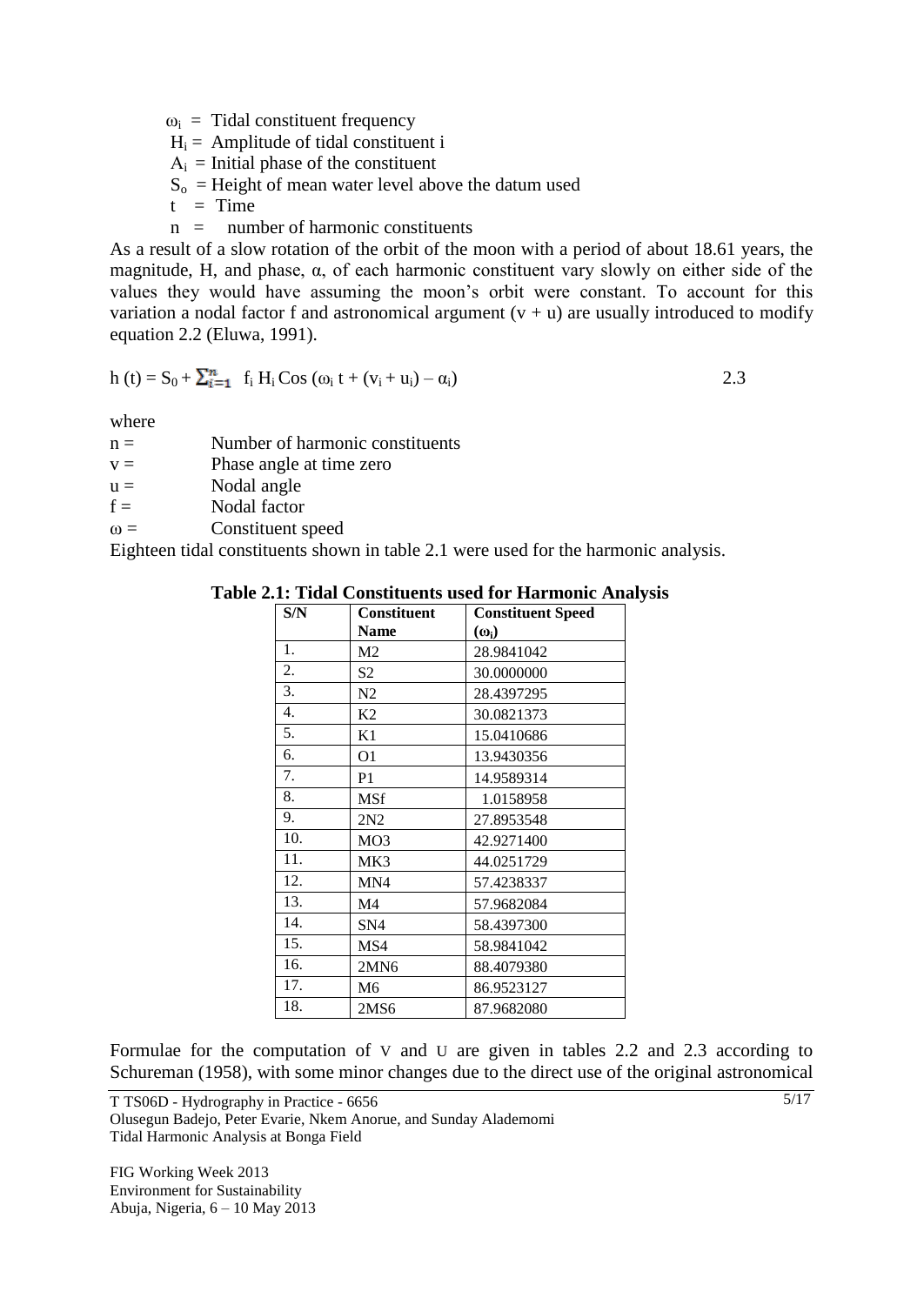parameters (Stravisi, 1983).

Table 2.2 summarizes the fundamental astronomical parameters. The time dependent auxiliary coefficients (c) are introduced for their recurrent use. Their numerical values at the beginning of 1985 are given, together with the annual variations taken between 1980 and 1990; final values can be rounded to six decimal digits. The longitudes of lunar and solar elements (d) define the long period time dependence of the constituent arguments V; they are expressed as a function of

$$
T = \{365 \text{ n} + \text{int} ((\text{n} - 1)/4) + 1/2\} / 36525 \qquad 2.4
$$

Where T is time expressed in Julian centuries (36 525 d), reckoned from Greenwich mean noon, December 31, 1899 (Gregorian calendar); m is time after 0 h, January 1, 1900 in years and the integer part of (n - 1)/4 accounts for the leap years. The time dependent elements of the moon's orbit (e) define, according to Schureman (1958), f and u.

Astronomical arguments  $(V+U)$  and the nodal factor (f) were computed for seven constituents at the middle of the observation period in matlab environment using equations in tables 2.2 and 2.3.

| Table 2.2: Astronomical Parameters of Use in Tidal Computations |  |  |  |  |
|-----------------------------------------------------------------|--|--|--|--|
|-----------------------------------------------------------------|--|--|--|--|

| $= 3.844 03 \times 10^8$ m                                                                                                                                                                                                                                                                                                                | mean earth-moon distance                                   |                            |
|-------------------------------------------------------------------------------------------------------------------------------------------------------------------------------------------------------------------------------------------------------------------------------------------------------------------------------------------|------------------------------------------------------------|----------------------------|
| $= 1.495 042 01 \times 10^{11}$ m                                                                                                                                                                                                                                                                                                         | mean earth-sun distance                                    |                            |
| $S/E = 332488 \pm 43$                                                                                                                                                                                                                                                                                                                     | sun/earth mass ratio                                       |                            |
| $M/E = 12289 \pm 4 \times 10^{-6} = 1/81.37$                                                                                                                                                                                                                                                                                              | moon/earth mass ratio                                      |                            |
| $S/M = 2.705455 \times 10^{7}$                                                                                                                                                                                                                                                                                                            | sun/moon mass ratio                                        |                            |
|                                                                                                                                                                                                                                                                                                                                           | solar factor                                               |                            |
| $= (c/c_1)^3$ S/M = 0.459 875 64<br>$= 0.05490056$                                                                                                                                                                                                                                                                                        | eccentricity of moon's orbit                               |                            |
| $= 5.14537628$ <sup>o</sup>                                                                                                                                                                                                                                                                                                               | inclination of moon's orbit to plane of ecliptic           |                            |
|                                                                                                                                                                                                                                                                                                                                           |                                                            |                            |
| Time dependent parameters                                                                                                                                                                                                                                                                                                                 |                                                            |                            |
|                                                                                                                                                                                                                                                                                                                                           | time after 1900, in years                                  |                            |
| = $0.01675104 - 4.180 \times 10^{-7}$ n - $1.26 \times 10^{-11}$ n <sup>2</sup><br>= $23.452294^{\circ} - 1.30111^{\circ} \times 10^{-4}$ n                                                                                                                                                                                               | eccentricity of earth's orbit<br>obliquity of the ecliptic |                            |
|                                                                                                                                                                                                                                                                                                                                           |                                                            |                            |
| Time dependent auxiliary coefficients                                                                                                                                                                                                                                                                                                     | Numerical value, 1985                                      | Increment, per year        |
| $= S'(1 + 3/2 e_1^2)/(1 + 3/2 e_1^2)$                                                                                                                                                                                                                                                                                                     |                                                            |                            |
| $=$ cos i cos $\omega$                                                                                                                                                                                                                                                                                                                    | 0.913 771 493                                              | $+0.000000900$             |
| $=$ sin i sin $\omega$                                                                                                                                                                                                                                                                                                                    | 0.035 676 679                                              | $-0.000000187$             |
| $=$ cos $\frac{1}{2}$ ( $\omega$ - i) / cos $\frac{1}{2}$ ( $\omega$ + i)                                                                                                                                                                                                                                                                 | 1.018 819 128                                              | $-0.000000108$             |
|                                                                                                                                                                                                                                                                                                                                           |                                                            |                            |
| = $\sin \frac{1}{2} (\omega - i) / \sin \frac{1}{2} (\omega + i)$                                                                                                                                                                                                                                                                         | 0.643 957 699                                              | $-0.000001671$             |
|                                                                                                                                                                                                                                                                                                                                           | 0.334 316 893                                              | $-0.000001429$             |
| = $A \sin 2 \omega$<br>= $A \sin^2 \omega$                                                                                                                                                                                                                                                                                                | 0.072 478 792                                              | $-0.000000761$             |
| = {cos $\frac{\omega}{2}$ cos $\frac{1}{2}$ } <sup>-4</sup>                                                                                                                                                                                                                                                                               | 1.092 333 626                                              | $-0.000001029$             |
|                                                                                                                                                                                                                                                                                                                                           | 0.897 663 509                                              | $+0.0000007647$            |
| = {A <sub>5</sub> + (1 - 3/2 sin <sup>2</sup> i) sin 2 $\omega$ } <sup>-2</sup><br>= {A <sub>6</sub> + (1 - 3/2 sin <sup>2</sup> i) sin <sup>2</sup> $\omega$ } <sup>-2</sup>                                                                                                                                                             | 19.098 898 614                                             | $+0.000$ 400 363           |
| = {sin $\omega \cos^2 \frac{\omega}{2} \cos^4 \frac{1}{2}$ } <sup>-1</sup>                                                                                                                                                                                                                                                                | 2.632 568 903                                              | $+0.000012547$             |
|                                                                                                                                                                                                                                                                                                                                           |                                                            |                            |
| $= 2 A_5 B_2$                                                                                                                                                                                                                                                                                                                             | 0.600 208 150                                              | $+0.000$ 002 548           |
| $= 2 A_6 B_3$                                                                                                                                                                                                                                                                                                                             | 2.768 530 194                                              | $+0.000$ 028 978           |
| $=$ {1 + (1 - 3/2 sin <sup>2</sup> i) / A} <sup>-2</sup> = B <sub>2</sub> A <sub>5</sub> <sup>2</sup> = B <sub>3</sub> A <sub>6</sub> <sup>2</sup>                                                                                                                                                                                        | 0.100 329 862                                              | $-0.000000003$             |
| d) Longitude of lunar and solar elements (3)                                                                                                                                                                                                                                                                                              |                                                            |                            |
| time in Julian centuries (36 525 d), reckoned from Greenwich mean noon, December 31, 1899                                                                                                                                                                                                                                                 |                                                            |                            |
|                                                                                                                                                                                                                                                                                                                                           |                                                            | mean longitude of sun      |
|                                                                                                                                                                                                                                                                                                                                           |                                                            | mean longitude of moon     |
|                                                                                                                                                                                                                                                                                                                                           |                                                            | longitude of lunar perigee |
| = 279.696 678° + 36 000.768 925° T + 3.025° X 10 <sup>-4</sup> T <sup>2</sup><br>= 270.437 422° + 481 267.892 000° T + 2.525° × 10 <sup>-3</sup> T <sup>2</sup> + 1.89° × 10 <sup>-4</sup> T <sup>2</sup><br>= 334.328 019° + 4069.032 206° T - 1.034 4° × 10 <sup>-2</sup> T <sup>2</sup> - 1.25° × 10 <sup>-5</sup> T <sup>3</sup><br>= |                                                            | longitude of moon's node   |
| Time dependent elements of the lunar orbit (3)                                                                                                                                                                                                                                                                                            |                                                            |                            |
|                                                                                                                                                                                                                                                                                                                                           | obliquity of lunar orbit with respect to earth's equator   |                            |
| = arc cos $\{A_1 - A_2 \cos N\}$<br>= arc tan $\{A_3 \tan N/2\}$                                                                                                                                                                                                                                                                          |                                                            |                            |
| $= C -$ arc tan $\{A_4 \text{ tan } N/2\}$                                                                                                                                                                                                                                                                                                | right ascension of lunar intersection                      |                            |
| = arc tan $\{(\sin 2\Gamma \sin \nu) / (\Lambda_5 + \sin 2\Gamma \cos \nu)\}$                                                                                                                                                                                                                                                             | auxiliary term for $K_1$                                   |                            |
| = arc tan $(\sin^2 I \sin 2 \nu) / (\mathbf{A}_6 + \sin^2 I \cos 2 \nu)$                                                                                                                                                                                                                                                                  | auxiliary term for $K_2$                                   |                            |
| $=N+v-2C$                                                                                                                                                                                                                                                                                                                                 | longitude in moon's orbit of lunar intersection            |                            |
| (1) American Ephemeris and Nautical Almanac                                                                                                                                                                                                                                                                                               |                                                            |                            |
| <b>Smithsonian Physical Tables</b>                                                                                                                                                                                                                                                                                                        |                                                            |                            |
| Schureman (1958)                                                                                                                                                                                                                                                                                                                          |                                                            |                            |
|                                                                                                                                                                                                                                                                                                                                           |                                                            |                            |
|                                                                                                                                                                                                                                                                                                                                           |                                                            |                            |
|                                                                                                                                                                                                                                                                                                                                           | $\sqrt{ }$<br>$\epsilon$ , $\epsilon$                      |                            |

T TS06D - Hydrography in Practice - 6656 Olusegun Badejo, Peter Evarie, Nkem Anorue, and Sunday Alademomi Tidal Harmonic Analysis at Bonga Field

FIG Working Week 2013 Environment for Sustainability Abuja, Nigeria, 6 – 10 May 2013 6/17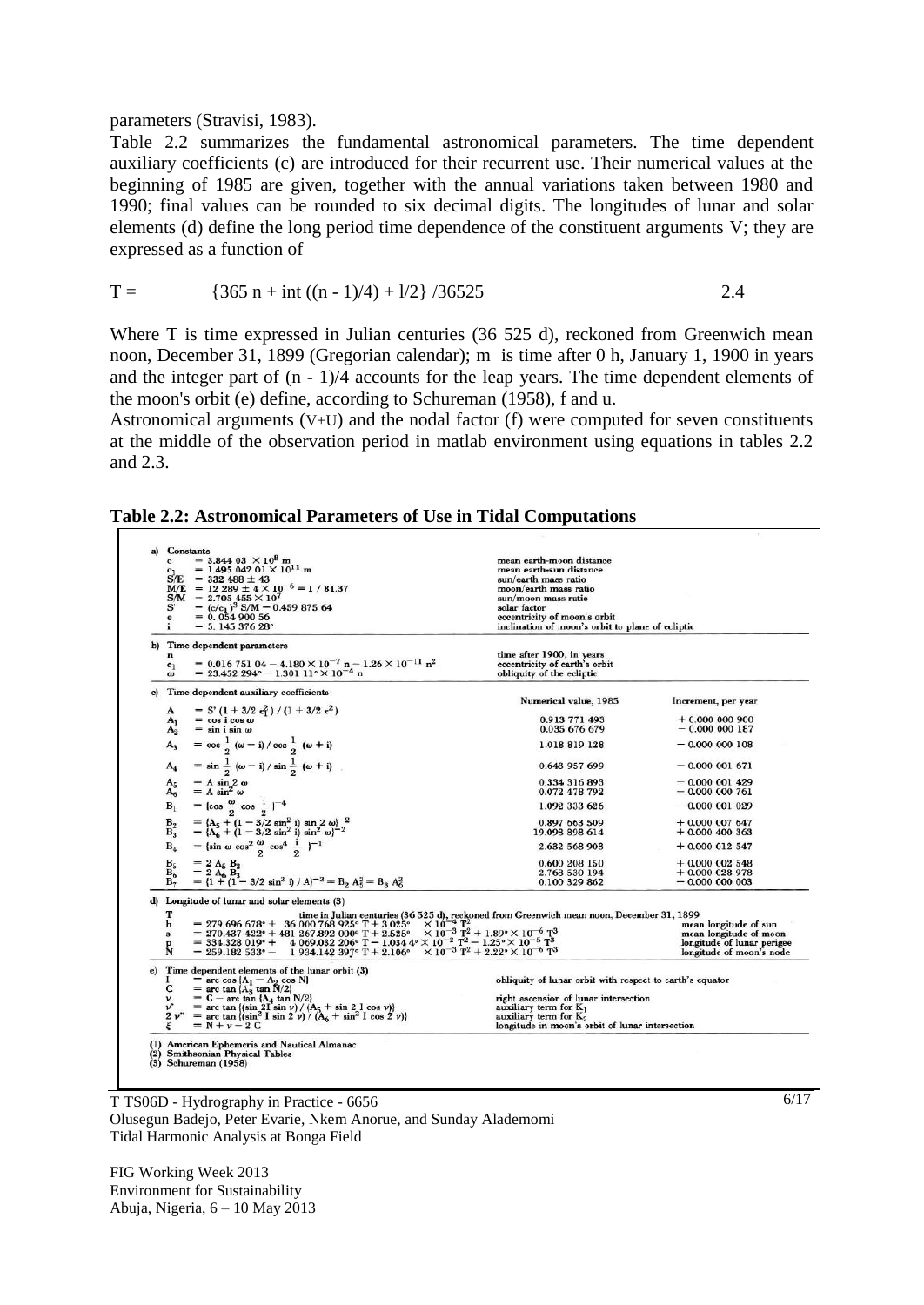#### **Culled from Stravisi, 1983**

|                |                                                        | $V(t)$ (1)                    |               | $\sigma$ (2)                                                          |
|----------------|--------------------------------------------------------|-------------------------------|---------------|-----------------------------------------------------------------------|
|                |                                                        |                               |               |                                                                       |
| $M_2$          | $B_1 \cos^4 \frac{I}{\epsilon}$                        | $2\tau-2s+2h$                 | $2\xi-2\nu$   | $28.984$ 104 214 - 10.14 $\times$ 10 <sup>-9</sup> T = 28.984 104 205 |
| $S_2$          |                                                        | $2\tau$<br>$\bf{0}$           | $\bf{0}$      | 30                                                                    |
| $N_2$          | $B_1 \cos^4 \frac{1}{2}$                               | $2\tau-3s+2h+p$               | $2\xi - 2\nu$ | 28.439 729 516 - 28.16 $\times$ 10 <sup>-9</sup> T = 28.439 729 492   |
| $K_2$          | $(B_3 \sin^4 I + B_6 \sin^2 I \cos 2 \nu + B_7)^{1/2}$ | $+2h$<br>$2\tau$              | $-2v''$       | $30.082$ 137 278 + 1.38 $\times$ 10 <sup>-9</sup> T = 30.082 137 279  |
| $K_1$          | $(B_2 \sin^2 2 I + B_5 \sin 2 I \cos \nu + B_7)^{1/2}$ | $+ h - 90^\circ$              | $-\nu$        | 15.041 068 639 + $0.69 \times 10^{-9}$ T = 15.041 068 640             |
| 0 <sub>1</sub> | $B_4 \sin I \cos^2 \frac{I}{2}$                        | $\tau - 2 s + h + 90^{\circ}$ | $2\xi - \nu$  | 13.943 035 575 - $10.84 \times 10^{-9}$ T = 13.943 035 566            |
| $P_1$          |                                                        | $- h + 90^\circ$              | $\bf{0}$      | 14.958 931 361 - $0.69 \times 10^{-9}$ T = 14.958 931 360             |

# **Table 2.3: Time Dependent Nodal Factors, Arguments and Speeds of Seven Major**

(2) Angular speed in  $\degree$ /h; terms in T<sup>2</sup>, computed for T = 1, are enclosed.<br>Constant speeds refer to T = 0.85, year 1985.

#### **Culled from Strawisi, 1983**

The Nodal factors f and astronomical arguments V and U for the remaining 11 tidal constituents were derived from the nodal factors and astronomical arguments V and U of the seven constituents given in table 2.3. Table 2.4 shows the relationships between the various nodal factors and astronomical arguments.

| Table 2.4: Relationships Between Various Nodal Factors And Astronomical Arguments |  |  |
|-----------------------------------------------------------------------------------|--|--|
|                                                                                   |  |  |

| S/N |                    |                    | <b>Nodal Factor</b>   | <b>Astronomical</b>  |
|-----|--------------------|--------------------|-----------------------|----------------------|
|     |                    |                    |                       | <b>Argument</b>      |
|     | <b>Constituent</b> | Constituent        | $(f_i)$               | $(V_i+U_i)$          |
|     | <b>Name</b>        | Speed $(\omega_i)$ |                       |                      |
| 1.  |                    |                    | f of $M_2$            | $360-(v+u)$ of       |
|     | <b>MSf</b>         | 1.0158958          |                       | $M_{2}$              |
| 2.  |                    |                    | f of $M_2$            | $2x(v+u)$ of $N_2$ - |
|     | 2N2                | 27.8953548         |                       | $(v+u)$ of $M_2$     |
| 3.  |                    |                    | $(f \circ f M_2)x(f)$ | $(v+u)$ of $M_2+$    |
|     | MO <sub>3</sub>    | 42.9271400         | of $O_1$ )            | $(v+u)$ of $O_1$     |
| 4.  |                    |                    | $(f \circ f M_2)x(f)$ | $(v+u)$ of $M_2+$    |
|     | MK3                | 44.0251729         | of $K_1$ )            | $(v+u)$ of $K_1$     |
| 5.  |                    |                    | $(f \circ f M_2)$     | $(v+u)$ of $M_2+$    |
|     | MN4                | 57.4238337         | Squared               | $(v+u)$ of $N_2$     |
| 6.  |                    |                    | $(f \circ f M_2)$     | $2x(v+u)$ of $M_2$   |
|     | M <sub>4</sub>     | 57.9682084         | Squared               |                      |
| 7.  | SN <sub>4</sub>    | 58.4397300         | f of $M_2$            | $(v+u)$ of $N_2$     |
| 8.  | MS4                | 58.9841042         | f of $M_2$            | $(v+u)$ of $M_2$     |
| 9.  |                    |                    | $(f \circ f M_2)$     | $2x(v+u)$ of $M_2+$  |
|     | 2MN6               | 88.4079380         | Cubed                 | $(v+u)$ of $N_2$     |
| 10. |                    |                    | $(f \circ f M_2)$     | $3x(v+u)$ of $M_2$   |
|     | M <sub>6</sub>     | 86.9523127         | Cubed                 |                      |
| 11. |                    |                    | $(f \circ f M_2)$     | $2x(v+u)$ of $M_2$   |
|     | 2MS6               | 87.9682080         | Squared               |                      |

T TS06D - Hydrography in Practice - 6656 Olusegun Badejo, Peter Evarie, Nkem Anorue, and Sunday Alademomi Tidal Harmonic Analysis at Bonga Field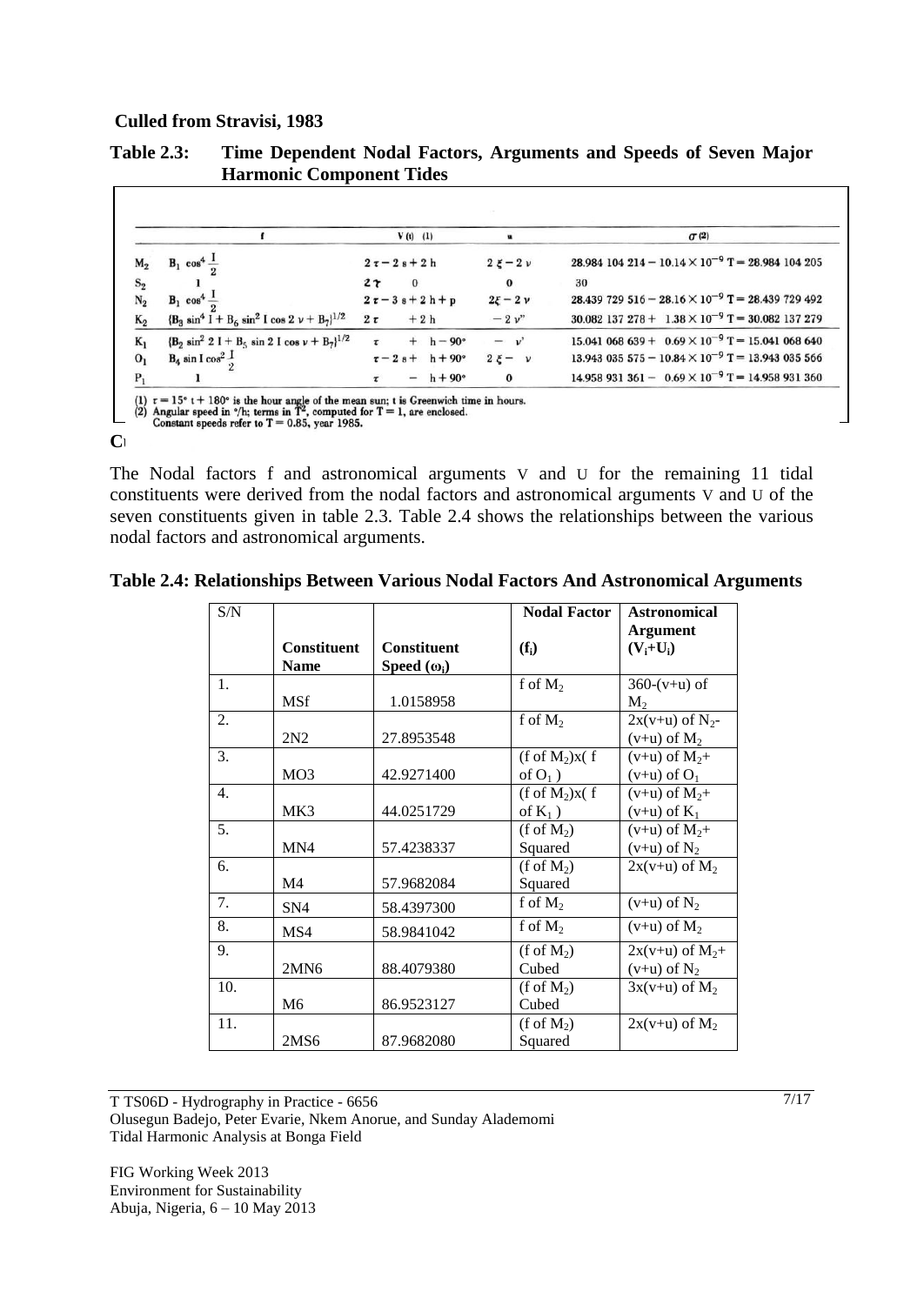The tidal harmonic and prediction model in equation 2.3 can be expanded using the trigonometric identity as:

 $h(t) = S_0 + \sum_{i=1}^n f_i H_i \cos (\omega_i t + (V_i + U_i)) \cos X_i + \sum_{i=1}^n f_i H_i \sin (\omega_i t + (V_0 + U_i)) \sin X_i$  2.5 Let  $A_i = H_i \text{Cos } X_i$  and  $B_i = H_i$  Sin  $X_i$ The tidal harmonic and prediction model becomes: h (t) =  $S_0 + \sum_{i=1}^n (A_i f_i \cos (\omega_i t + (V_i + U_i)) + B_i f_i \sin (\omega_i t + (V_i + U_i))$  2.6

Vandermonde Matrix will therefore be created in the following form:

 $S_0$   $A_1$   $B_1$   $A_2$   $B_2$  ...  $A = \begin{bmatrix} 1 & f_1 \cos{(\omega_1 t_1 + (\nu_1 + U_1))} & f_1 \sin{(\omega_1 t_1 + (\nu_1 + U_1))} & f_2 \cos{(\omega_2 t_1 + (\nu_2 + U_2))} & f_2 \sin{(\omega_2 t_1 + (\nu_2 + U_2))} \dots \end{bmatrix}$ 1  $f_1 \text{Cos } (\omega_1 t_2 + (V_1 + U_1))$   $f_1 \text{Sin } (\omega_1 t_2 + (V_1 + U_1))$   $f_2 \text{Cos } (\omega_2 t_2 + (V_2 + U_2))$   $f_2 \text{Sin } (\omega_2 t_2 + (V_2 + U_2))$  ... . . . . . 1  $f_1 \text{Cos } (\omega_1 t_n + (V_1 + U_1))$   $f_1 \text{Sin } (\omega_1 t_n + (V_1 + U_1))$   $f_2 \text{Cos } (\omega_2 t_n + (V_2 + U_2))$   $f_2 \text{Sin } (\omega_2 t_n + (V_2 + U_2))$  ... … 2.7

A total or sum of thirty seven constants  $((2*18) + 1)$  would be determined for the trigonometric polynomial.

A total of 1200 hourly data (50 days data) were used for the adjustment. 1200 tidal observations form the vector of observations. The Vandermonde designed matrix A (1200 x 37) is then formed.

Least squares method was used to solve the unknown parameters. The least squares solution is given as:

 $X = (A^T P A)^{-1} A^T$ PL  $2.8$  $X = N^{-1}U$ Where  $N = (A^T P A)$  $U = A<sup>T</sup>PL$  $X = [S_0, A_1, B_1, \ldots, A_n, B_n]^T$  2.9  $L = [ h(t_1), h(t_2), ..., h(t_n) ]^T$ 2.10

Where A is called the Vandermonde design matrix,

The normal equation N is near singular and thus the unknown parameters X were determined by using the conjudate gradient method. This method was discussed extensively in Badejo *et al* (2012).

T TS06D - Hydrography in Practice - 6656 Olusegun Badejo, Peter Evarie, Nkem Anorue, and Sunday Alademomi Tidal Harmonic Analysis at Bonga Field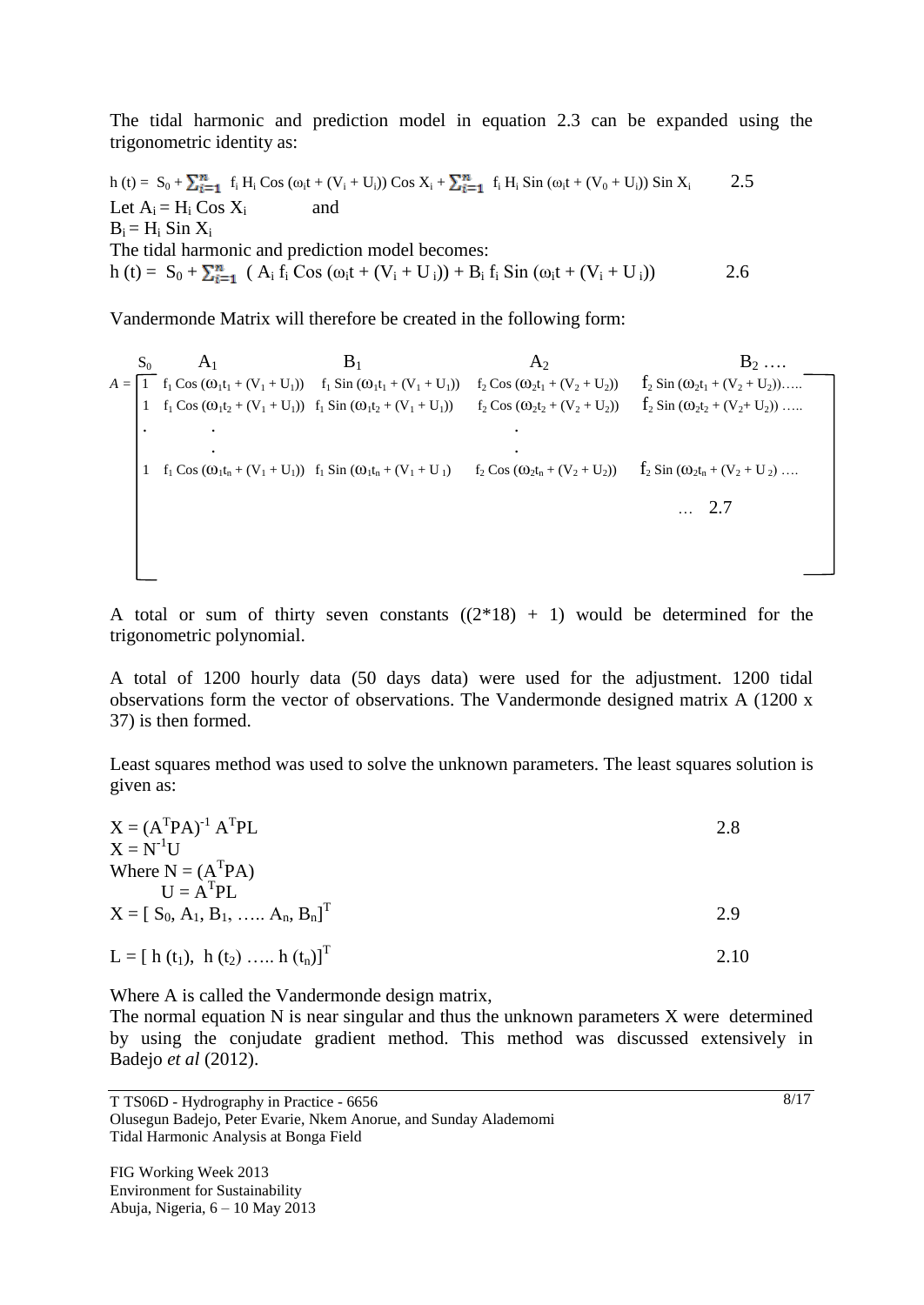With the values of the unknown parameters in equation 2.9 computed, and the values of  $f_i$  and  $(v_i + u_i)$  obtained from tables 2.2 and 2.3, we can solve for the harmonic constant  $\alpha_i$  as follows:

| $B_i/A_i$<br>$=$ H <sub>i</sub> Sin $\alpha_i$ / H <sub>i</sub> Cos $\alpha_i$ = Tan $\alpha_i$ | 2.11a             |
|-------------------------------------------------------------------------------------------------|-------------------|
| $\alpha_i = \text{Tan}^{-1}$ $(B_i/A_i)$                                                        | 2.11 <sub>b</sub> |
| $H_i$ can also be determined from the following relationship:                                   |                   |
|                                                                                                 |                   |
| $B_i = H_i$ Sin $\alpha_i$                                                                      | 2.12a             |
| $H_i = B_i / \sin \alpha_i$                                                                     | 2.12 <sub>b</sub> |

#### **3. RESULTS AND ANALYSIS OF RESULTS**

The results and analysis of results of the work done are presented in sections 3.1 and 3.2.

#### **3.1 Results**

The results of the least squares harmonic analysis are presented in this section. Table 3.1 shows the least squares solution and the residuals from the least squares adjustment, while table 3.2 shows the tidal characteristics of the eighteen constituents used for the least squares adjustment.

|  |  |  |  | Table 3.1: Least Squares Solution and Residuals from Least Squares Adjustment |  |  |
|--|--|--|--|-------------------------------------------------------------------------------|--|--|
|--|--|--|--|-------------------------------------------------------------------------------|--|--|

| S/N            | <b>Least Squares Solution (X)</b> | <b>Residuals from Adjustment (V=AX-L)</b> |
|----------------|-----------------------------------|-------------------------------------------|
| 1              | 0.8955061328                      | $-3.56E-14$                               |
| $\overline{c}$ | $-0.4934201491$                   | $-9.05E-14$                               |
| 3              | $-0.0596395818$                   | $-1.10E-13$                               |
| $\overline{4}$ | $-0.1089335765$                   | $-1.13E-15$                               |
| 5              | 0.1336482689                      | 4.01E-14                                  |
| 6              | $-0.1033088931$                   | $-2.64E-14$                               |
| $\overline{7}$ | 0.0592944342                      | $-3.16E-13$                               |
| 8              | $-0.0297730983$                   | $-4.80E-15$                               |
| 9              | $-0.0266593669$                   | $-3.64E-14$                               |
| 10             | 0.0924520282                      | 1.30E-13                                  |
| 11             | $-0.1013088968$                   | 2.29E-14                                  |
| 12             | 0.0178565621                      | 1.19E-13                                  |
| 13             | 0.0237078003                      | $-7.13E-13$                               |
| 14             | 0.0344841015                      | $-2.22E-14$                               |
| 15             | $-0.0117571831$                   | 6.27E-14                                  |
| 16             | $-0.0111300358$                   | $-5.99E-13$                               |
| 17             | $-0.0229343292$                   | 5.06E-13                                  |
| 18             | 0.0091126804                      | $-3.46E-13$                               |
| 19             | 0.0320225152                      | 3.99E-15                                  |
| 20             | 0.0001806800                      | 2.03E-13                                  |
| 21             | 0.0007702764                      | $1.62E-13$                                |
| 22             | $-0.0013186013$                   | $-9.43E-13$                               |
| 23             | $-0.0015664692$                   | $-2.31E-12$                               |
| 24             | 0.0066212762                      | $-1.09E-12$                               |
| 25             | 0.0055185843                      | $-7.28E-13$                               |

T TS06D - Hydrography in Practice - 6656 Olusegun Badejo, Peter Evarie, Nkem Anorue, and Sunday Alademomi Tidal Harmonic Analysis at Bonga Field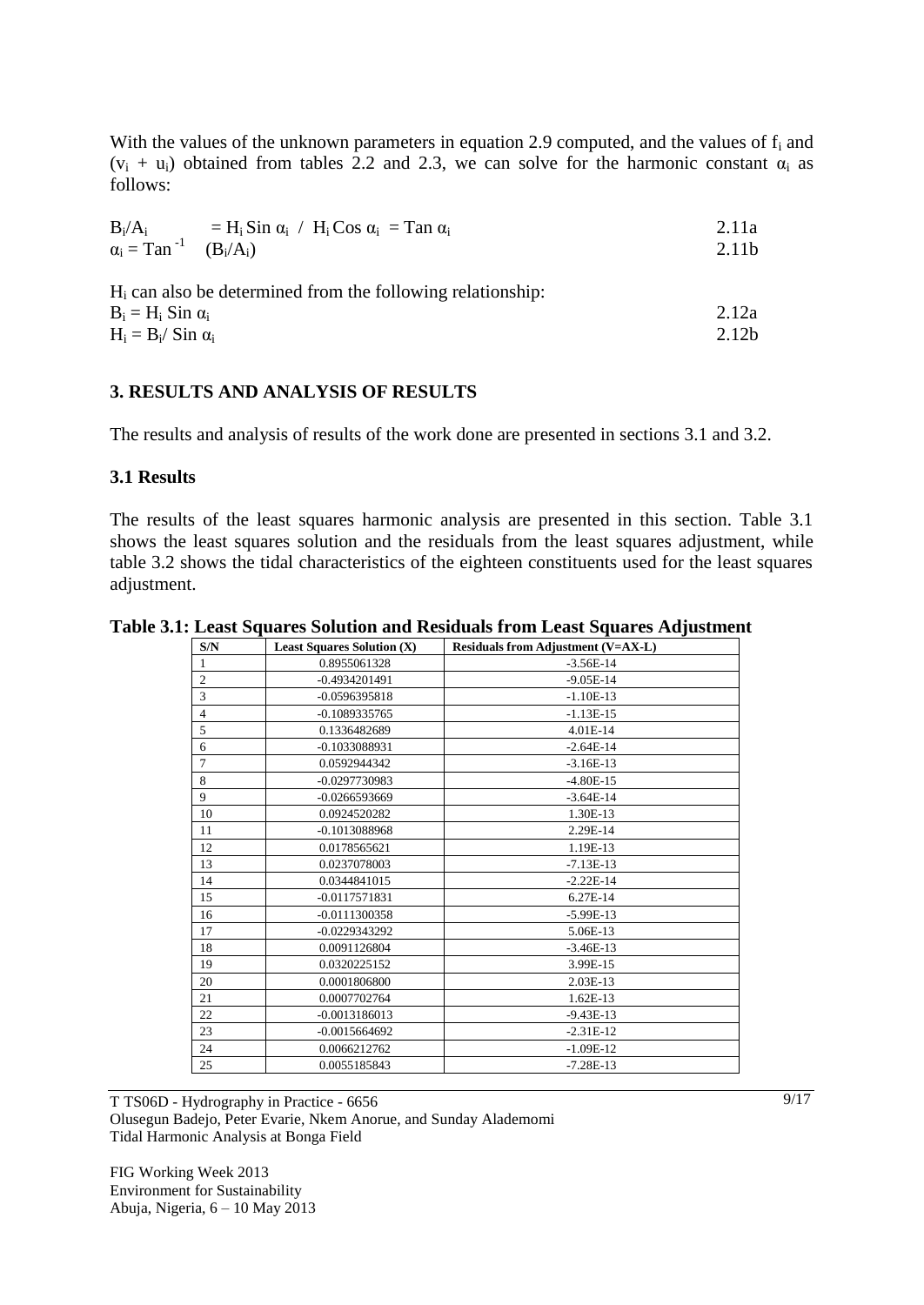| 26 | $-0.0095449268$ | $-8.98E-13$ |
|----|-----------------|-------------|
| 27 | 0.0104535647    | $-3.89E-13$ |
| 28 | 0.0011717711    | 8.44E-13    |
| 29 | 0.0023108752    | 6.81E-13    |
| 30 | $-0.0034879694$ | 2.92E-13    |
| 31 | 0.0082143343    | 7.42E-13    |
| 32 | 0.0005404965    | $-8.43E-13$ |
| 33 | $-0.0000773116$ | 1.98E-13    |
| 34 | 0.0015285740    | 2.25E-13    |
| 35 | 0.0002063698    | 5.28E-13    |
| 36 | 0.0016164270    | $-8.08E-13$ |
| 37 | $-0.0000454650$ | 1.45E-13    |

#### **Table 3.2: Tidal Characteristics of the Eighteen Constituents used for Least Squares Adjustment**

| S/N | <b>Constituent Name</b> | <b>Constituent Speed (m/s)</b> | Amplitudes (H) (m) | <b>Nodal Factor (F)</b> | $V+U$ (Deg)    | Phase Lag (Deg) |
|-----|-------------------------|--------------------------------|--------------------|-------------------------|----------------|-----------------|
|     | M <sub>2</sub>          | 28.9841042000                  | 0.1433380234       | 1.0063923852            | 1.2854605886   | 186.8918952806  |
| 2   | S <sub>2</sub>          | 30.0000000000                  | 0.2466006241       | 1.0000000000            | 360.0000000000 | 129.1826711369  |
| 3   | N <sub>2</sub>          | 28.4397295000                  | 0.2778514447       | 1.0063923852            | 281.6303114864 | 150.1462078758  |
| 4   | K <sub>2</sub>          | 30.0821373000                  | 0.0308251429       | 0.9682220264            | 83.5240317641  | 221.8418364774  |
| 5   | K1                      | 15.0410686000                  | 0.1623680664       | 0.9953671368            | 228.0175372109 | 312.3828149372  |
| 6   | O <sub>1</sub>          | 13.9430356000                  | 0.0269270663       | 0.9920402910            | 93.4467282115  | 53.0131767945   |
| 7   | P <sub>1</sub>          | 14.9589314000                  | 0.0688045195       | 1.0000000000            | 98.6537475120  | 341.1734450712  |
| 8   | <b>MSf</b>              | 1.0158958000                   | 0.0671200035       | 1.0063923852            | 358.7145394114 | 244.1126892071  |
| 9   | 2N2                     | 27.8953548000                  | 0.0320332562       | 1.0063923852            | 201.9751623842 | 74.1151819934   |
| 10  | MO3                     | 42.9271400000                  | 0.0007911065       | 0.9983817946            | 94.7321888001  | 76.7990608860   |
| 11  | MK3                     | 44.0251729000                  | 0.0016101879       | 1.0017299069            | 229.3029977995 | 229.9104510050  |
| 12  | MN4                     | 57.4238337000                  | 0.0057122694       | 1.0128256329            | 282.9157720751 | 39.8099325798   |
| 13  | M <sub>4</sub>          | 57.9682084000                  | 0.0494229282       | 1.0128256329            | 2.5709211773   | 132.3985370134  |
| 14  | SN <sub>4</sub>         | 58.4397300000                  | 0.0023374243       | 1.0063923852            | 281.6303114864 | 63.1118871266   |
| 15  | MS4                     | 58.9841042000                  | 0.0158124501       | 1.0063923852            | 1.2854605886   | 113.0070406986  |
| 16  | 2MN6                    | 88.4079380000                  | $-0.0001086132$    | 1.0193000044            | 284.2012326637 | 351.8597318230  |
| 17  | M6                      | 86.9523127000                  | 0.0002364713       | 1.0193000044            | 3.8563817659   | 7.6889020828    |
| 18  | 2MS6                    | 87.9682080000                  | $-0.0000578705$    | 1.0128256329            | 2.5709211773   | 358.3888753874  |

#### **3.2 Analysis of Results**

Out of the 1224 hourly datasets available, only 1220 datasets were used for the harmonic analysis. The remaining 24 hourly data were reserved for validating the predicted tides. Predicted tides were made for 1224 hours starting from the initial time of the observed data. The 1220 observed data used for the harmonic analysis with the 24 reserved tidal data were used to validate the tidal prediction from the model. A sample of 48 datasets from the validation data and predicted data are shown in table 3.3 below.

**Table 3.3: Sample Validation Data**

|             |              |            |              |            |            | <b>OBSERVED</b> | <b>PREDICTED</b> |                   |                                 |
|-------------|--------------|------------|--------------|------------|------------|-----------------|------------------|-------------------|---------------------------------|
| <b>YEAR</b> | <b>MONTH</b> | <b>DAY</b> | <b>HOUR</b>  | <b>MIN</b> | <b>SEC</b> | TIDE            | TIDE             | <b>DIFFERENCE</b> | <b>REMARK</b>                   |
| 2010        | 10           | 30         | $\mathbf{0}$ | $\Omega$   | 0          | 1.139           | 1.117            | $-0.022$          | Prediction within observed data |
| 2010        | 10           | 30         |              | $\Omega$   | 0          | 0.939           | 0.913            | $-0.026$          | Prediction within observed data |
| 2010        | 10           | 30         | 2            | $\Omega$   | 0          | 0.749           | 0.729            | $-0.020$          | Prediction within observed data |
| 2010        | 10           | 30         | 3            | $\Omega$   | 0          | 0.665           | 0.613            | $-0.051$          | Prediction within observed data |
| 2010        | 10           | 30         | 4            | $\Omega$   | 0          | 0.643           | 0.586            | $-0.058$          | Prediction within observed data |
| 2010        | 10           | 30         |              |            | 0          | 0.675           | 0.642            | $-0.033$          | Prediction within observed data |

T TS06D - Hydrography in Practice - 6656

Olusegun Badejo, Peter Evarie, Nkem Anorue, and Sunday Alademomi Tidal Harmonic Analysis at Bonga Field

FIG Working Week 2013 Environment for Sustainability Abuja, Nigeria, 6 – 10 May 2013 10/17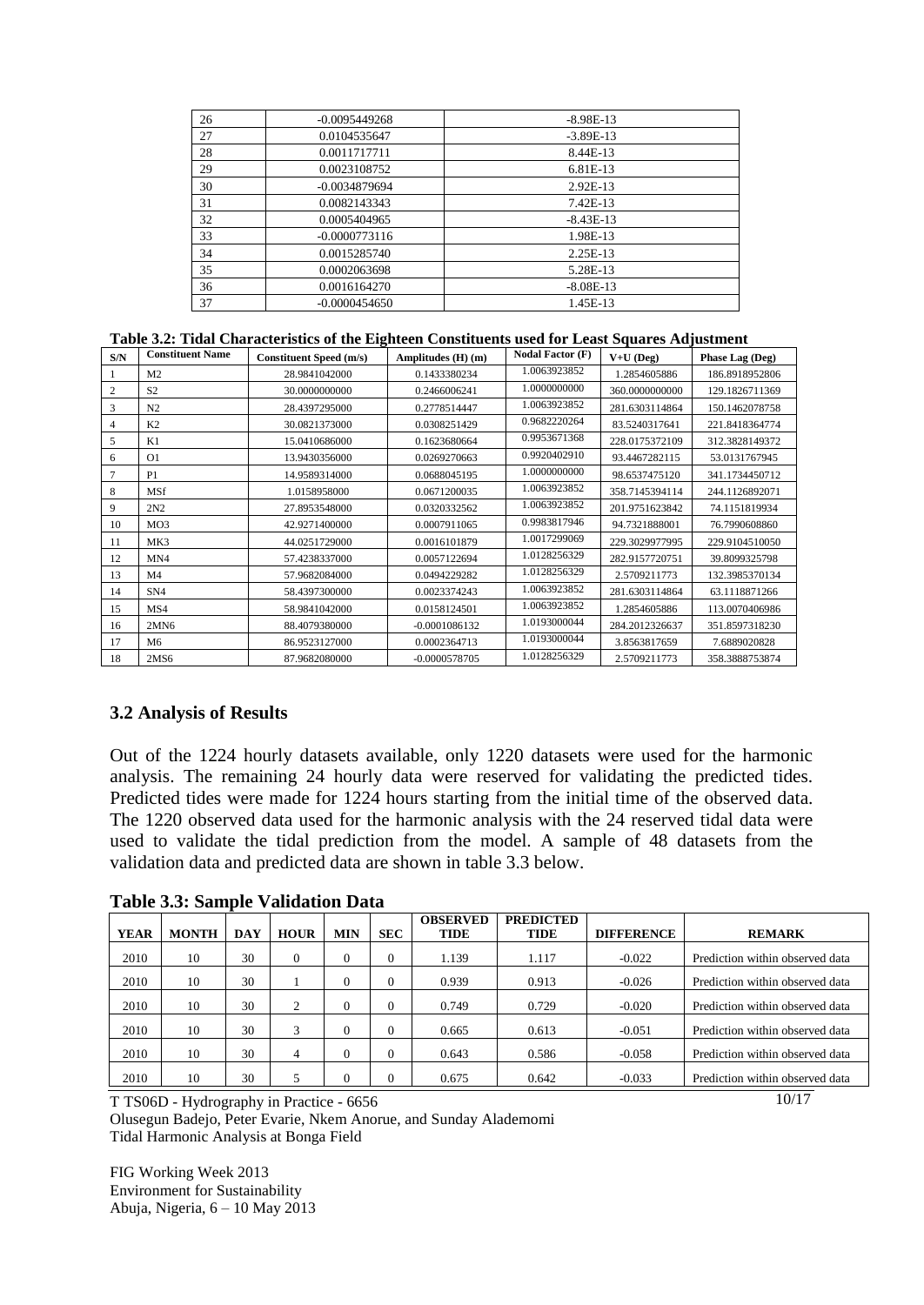| 2010 | 10     | 30 | 6                | $\overline{0}$   | $\overline{0}$   | 0.802 | 0.765 | $-0.037$ | Prediction within observed data |
|------|--------|----|------------------|------------------|------------------|-------|-------|----------|---------------------------------|
| 2010 | 10     | 30 | 7                | $\mathbf{0}$     | $\boldsymbol{0}$ | 0.949 | 0.924 | $-0.025$ | Prediction within observed data |
| 2010 | 10     | 30 | 8                | $\mathbf{0}$     | $\overline{0}$   | 1.118 | 1.085 | $-0.034$ | Prediction within observed data |
| 2010 | 10     | 30 | 9                | $\mathbf{0}$     | $\boldsymbol{0}$ | 1.224 | 1.208 | $-0.015$ | Prediction within observed data |
| 2010 | 10     | 30 | 10               | $\mathbf{0}$     | $\overline{0}$   | 1.266 | 1.257 | $-0.009$ | Prediction within observed data |
| 2010 | 10     | 30 | 11               | $\mathbf{0}$     | $\boldsymbol{0}$ | 1.224 | 1.203 | $-0.021$ | Prediction within observed data |
| 2010 | 10     | 30 | 12               | $\mathbf{0}$     | $\boldsymbol{0}$ | 1.055 | 1.045 | $-0.010$ | Prediction within observed data |
| 2010 | 10     | 30 | 13               | $\mathbf{0}$     | $\overline{0}$   | 0.865 | 0.822 | $-0.043$ | Prediction within observed data |
| 2010 | 10     | 30 | 14               | $\mathbf{0}$     | $\boldsymbol{0}$ | 0.654 | 0.597 | $-0.058$ | Prediction within observed data |
| 2010 | 10     | 30 | 15               | $\mathbf{0}$     | $\theta$         | 0.496 | 0.428 | $-0.068$ | Prediction within observed data |
| 2010 | 10     | 30 | 16               | $\mathbf{0}$     | $\boldsymbol{0}$ | 0.401 | 0.355 | $-0.046$ | Prediction within observed data |
| 2010 | 10     | 30 | 17               | $\boldsymbol{0}$ | $\overline{0}$   | 0.433 | 0.388 | $-0.044$ | Prediction within observed data |
| 2010 | 10     | 30 | 18               | $\mathbf{0}$     | $\mathbf{0}$     | 0.549 | 0.519 | $-0.030$ | Prediction within observed data |
| 2010 | 10     | 30 | 19               | $\mathbf{0}$     | $\boldsymbol{0}$ | 0.749 | 0.721 | $-0.028$ | Prediction within observed data |
| 2010 | 10     | 30 | 20               | $\mathbf{0}$     | $\mathbf{0}$     | 0.992 | 0.958 | $-0.033$ | Prediction within observed data |
| 2010 | 10     | 30 | 21               | $\boldsymbol{0}$ | $\boldsymbol{0}$ | 1.203 | 1.187 | $-0.016$ | Prediction within observed data |
| 2010 | 10     | 30 | 22               | $\mathbf{0}$     | $\boldsymbol{0}$ | 1.371 | 1.359 | $-0.013$ | Prediction within observed data |
| 2010 | 10     | 30 | 23               | $\mathbf{0}$     | $\boldsymbol{0}$ | 1.445 | 1.428 | $-0.017$ | Prediction within observed data |
| 2010 | 10     | 31 | $\boldsymbol{0}$ | $\mathbf{0}$     | $\boldsymbol{0}$ | 1.403 | 1.374 | $-0.029$ | Prediction beyond observed data |
| 2010 | 10     | 31 | $\mathbf{1}$     | $\mathbf{0}$     | $\overline{0}$   | 1.234 | 1.209 | $-0.026$ | Prediction beyond observed data |
| 2010 | 10     | 31 | $\overline{c}$   | $\mathbf{0}$     | $\boldsymbol{0}$ | 1.023 | 0.981 | $-0.042$ | Prediction beyond observed data |
| 2010 | 10     | 31 | 3                | $\boldsymbol{0}$ | $\boldsymbol{0}$ | 0.802 | 0.754 | $-0.048$ | Prediction beyond observed data |
| 2010 | 10     | 31 | $\overline{4}$   | $\mathbf{0}$     | $\boldsymbol{0}$ | 0.643 | 0.585 | $-0.059$ | Prediction beyond observed data |
| 2010 | 10     | 31 | 5                | $\mathbf{0}$     | $\boldsymbol{0}$ | 0.559 | 0.508 | $-0.051$ | Prediction beyond observed data |
| 2010 | 10     | 31 | 6                | $\mathbf{0}$     | $\mathbf{0}$     | 0.591 | 0.534 | $-0.057$ | Prediction beyond observed data |
| 2010 | 10     | 31 | 7                | $\mathbf{0}$     | $\boldsymbol{0}$ | 0.696 | 0.651 | $-0.045$ | Prediction beyond observed data |
| 2010 | 10     | 31 | 8                | $\mathbf{0}$     | $\overline{0}$   | 0.865 | 0.831 | $-0.034$ | Prediction beyond observed data |
| 2010 | 10     | 31 | 9                | $\boldsymbol{0}$ | $\boldsymbol{0}$ | 1.055 | 1.032 | $-0.023$ | Prediction beyond observed data |
| 2010 | $10\,$ | 31 | 10               | $\mathbf{0}$     | $\boldsymbol{0}$ | 1.224 | 1.204 | $-0.020$ | Prediction beyond observed data |
| 2010 | 10     | 31 | 11               | $\mathbf{0}$     | $\mathbf{0}$     | 1.298 | 1.296 | $-0.001$ | Prediction beyond observed data |
| 2010 | 10     | 31 | 12               | $\boldsymbol{0}$ | $\mathbf{0}$     | 1.276 | 1.274 | $-0.003$ | Prediction beyond observed data |
| 2010 | 10     | 31 | 13               | $\mathbf{0}$     | $\mathbf{0}$     | 1.150 | 1.134 | $-0.016$ | Prediction beyond observed data |
| 2010 | 10     | 31 | 14               | $\boldsymbol{0}$ | $\boldsymbol{0}$ | 0.918 | 0.909 | $-0.008$ | Prediction beyond observed data |
| 2010 | 10     | 31 | 15               | $\boldsymbol{0}$ | $\boldsymbol{0}$ | 0.665 | 0.661 | $-0.004$ | Prediction beyond observed data |
| 2010 | 10     | 31 | 16               | $\boldsymbol{0}$ | $\boldsymbol{0}$ | 0.475 | 0.454 | $-0.020$ | Prediction beyond observed data |
| 2010 | 10     | 31 | 17               | $\boldsymbol{0}$ | $\boldsymbol{0}$ | 0.369 | 0.343 | $-0.027$ | Prediction beyond observed data |
| 2010 | 10     | 31 | 18               | $\boldsymbol{0}$ | $\mathbf{0}$     | 0.390 | 0.351 | $-0.039$ | Prediction beyond observed data |
| 2010 | 10     | 31 | 19               | $\boldsymbol{0}$ | $\boldsymbol{0}$ | 0.517 | 0.478 | $-0.039$ | Prediction beyond observed data |
| 2010 | 10     | 31 | 20               | $\boldsymbol{0}$ | $\boldsymbol{0}$ | 0.738 | 0.700 | $-0.039$ | Prediction beyond observed data |
| 2010 | 10     | 31 | $21\,$           | $\boldsymbol{0}$ | $\boldsymbol{0}$ | 1.002 | 0.974 | $-0.028$ | Prediction beyond observed data |
|      |        |    |                  |                  |                  |       |       |          |                                 |

T TS06D - Hydrography in Practice - 6656 Olusegun Badejo, Peter Evarie, Nkem Anorue, and Sunday Alademomi Tidal Harmonic Analysis at Bonga Field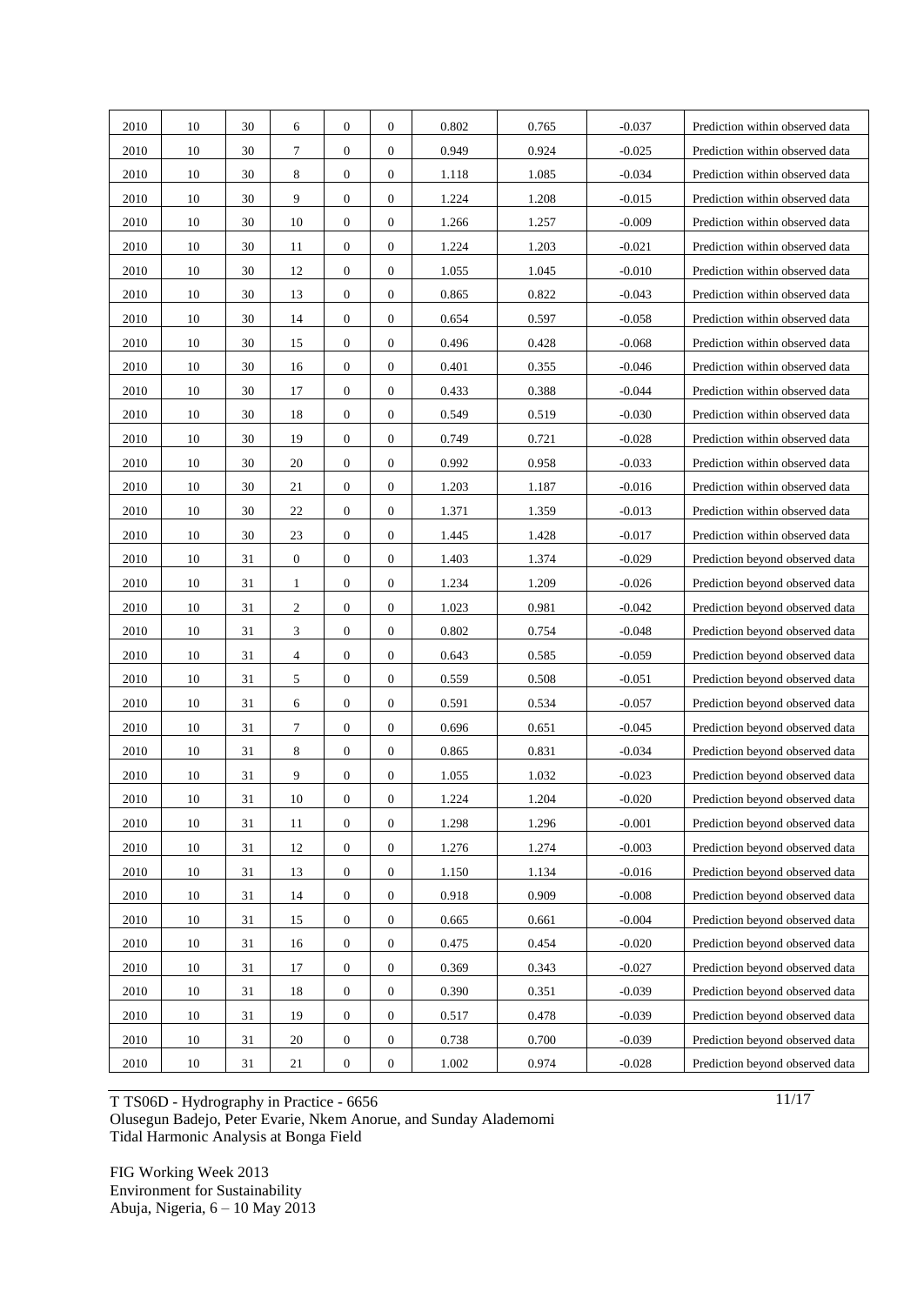| 2010 | 10 | ∽<br>◡ | $\sim$<br>∸   |  | 255<br>ر رے د | 1.244 | $-0.011$ | Prediction bevond observed data |
|------|----|--------|---------------|--|---------------|-------|----------|---------------------------------|
| 2010 | 10 | ັ      | $\sim$<br>ن ک |  | .456          | 449.ء | $-0.007$ | Prediction beyond observed data |

#### 3.2.1 Root Mean Square Error

The Root-Mean-Square error (RMSE) of the observed and predicted hourly tides was found using equation 2.13 given by [\(www.nauticalcharts.noaa.gov/csdl/skillassess.html,](http://www.nauticalcharts.noaa.gov/csdl/skillassess.html) 2012).

$$
RMSE = \sqrt{\frac{1}{N} \sum_{i=1}^{N} e_i^2}
$$
 3.1  
ved tide at time i

 $RMSE = 0.02143595$ 

#### 3.2.2 Standard Deviation of Observed and Predicted Tides

 The standard deviations for the observed and predicted tides are given by Keller and Warrack (2003) as:

$$
s = \sqrt{\frac{1}{N-1} \sum_{i=1}^{N} (x_i - \overline{x})^2}, \qquad (3.2)
$$

Mean of 1224 tidal predictions  $=$  0.892834

The Standard Deviation of the Observed and Predicted Tides were calculated respectively as 0.000120 and 0.000119.

$$
Sx_1
$$
 = 0.000120 (Observed)  
\n $Sx_2$  = 0.000119 (Predicted)

$$
S_{X_1X_2} = \sqrt{\frac{(n_1 - 1)S_{X_1}^2 + (n_2 - 1)S_{X_2}^2}{n_1 + n_2 - 2}}.
$$

The objective of the statistical test is to compare the two populations of observed tide and predicted tides (Keller and Warrack, 2003). The parameter is the difference between the two means,  $\mu_1$  and  $\mu_2$  (where  $\mu_1$ = mean of observed tide and  $\mu_2$  is the mean of the predicted tide).

$$
H_0: (\mu_1 - \mu_2) = 0
$$
  
\n
$$
H_1: (\mu_1 - \mu_2) > 0
$$

The *t* statistic to test whether the means are different can be calculated as follows: The number of degrees of freedom of the test statistic is  $v = n_1 + n_2 - 2$   $= 1224 + 1224 - 2 = 2446$ 

12/17

T TS06D - Hydrography in Practice - 6656 Olusegun Badejo, Peter Evarie, Nkem Anorue, and Sunday Alademomi Tidal Harmonic Analysis at Bonga Field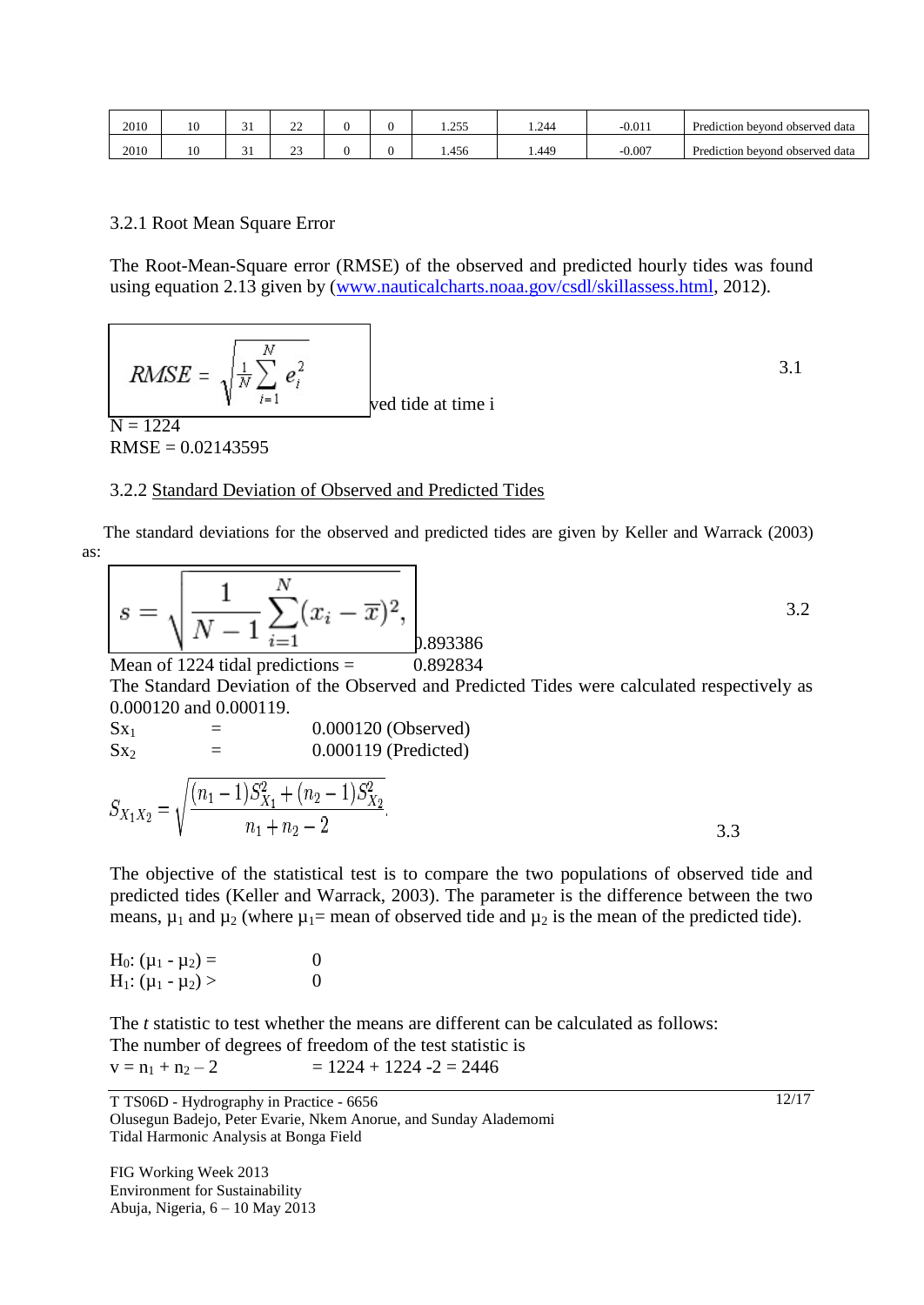The rejection region for a 5% significance level is  $t > t_{\alpha,y} = t0.05,2446 = 1.645$ The rejection region for a 95% significance level is  $t < t_{\alpha,y} = t0.95,2446 = -1.645$  $S_{x1x2}$  =  $\sqrt{(1223*0.0000000144 + 1223*0.0000000142)/2446}$ t  $= 0.0000000143$ Since  $t < t_{\alpha,y}$  we therefore accept the null hypothesis that mean of the observed tide is equal to

## 3.2.3 Charts of Observed and Predicted Tides

the mean of the predicted tide.

Charts were made in the analysis of the results of this work. Figure 3.1 shows the chart of the observed and predicted tides. From the chart in figure 3.1, it can be seen that the observed tides and the predicted tides match to a greater extent.



#### **Figure 3.1: Chart of Observed and Predicted Tides**

The difference between the observed and the predicted tides is the residuals. Figure 3.2 shows the residuals of the observed and predicted tides.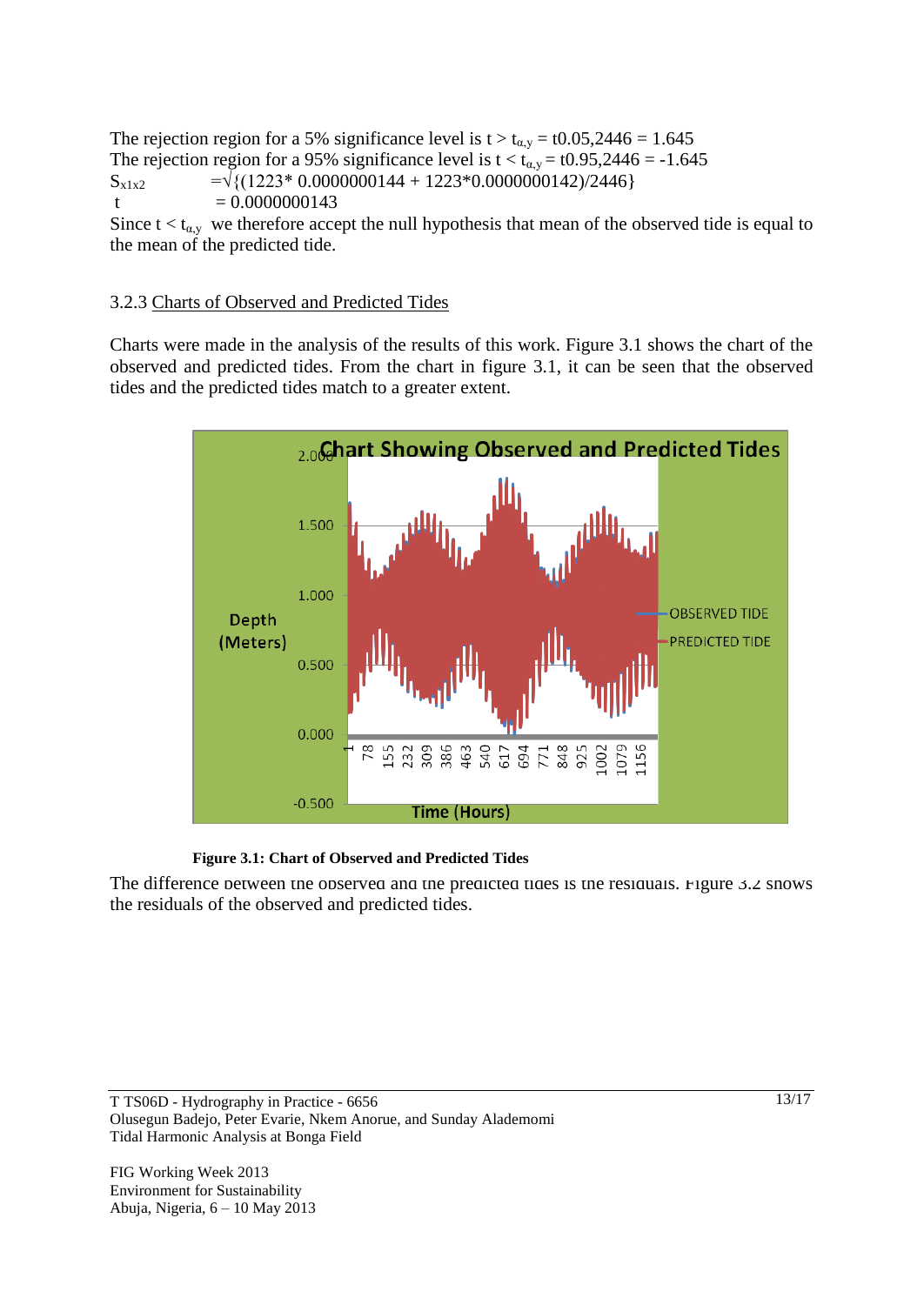

 **Figure 3.2: Chart Showing Residuals of Observed and Predicted Tides**

The tidal heights for the  $51<sup>st</sup>$  day have been predicted. This was carried out in order to predict tides outside the data used for adjustment within the Matlab program. The result provides a maximum residual of 0.059 meters.

# **5. CONCLUSION AND RECOMMENDATION**

## **5.1 Conclusion**

In this work, 50 days water level data derived from pressure data recorded by WLR 7 water level recorder at an average depth of 1,000m at Bonga field was used to do a well detailed tidal harmonic analysis.

In the analysis, the harmonic constants such as the amplitudes and the phase lags for eighteen tidal constituents were determined and prediction starting from the initial time of observation in 2008 to December 2013 was made at 10 minutes intervals. Fifty one days hourly predictions were however made to validate the work done.

Statistical analysis of the predicted tides with validation data was made and the maximum deviation of the predicted tides from the validation data was 0.08m. The accuracy of the harmonic analysis and prediction is high despite the fact that only 50 days data was used for the analysis.

The results of this work should be used to support deep marine operations in the country.

## **5.2 Recommendation**

The following recommendations are made as a result of the work carried out:

i. Tidal data covering a period of at least one year should be collected at deep offshore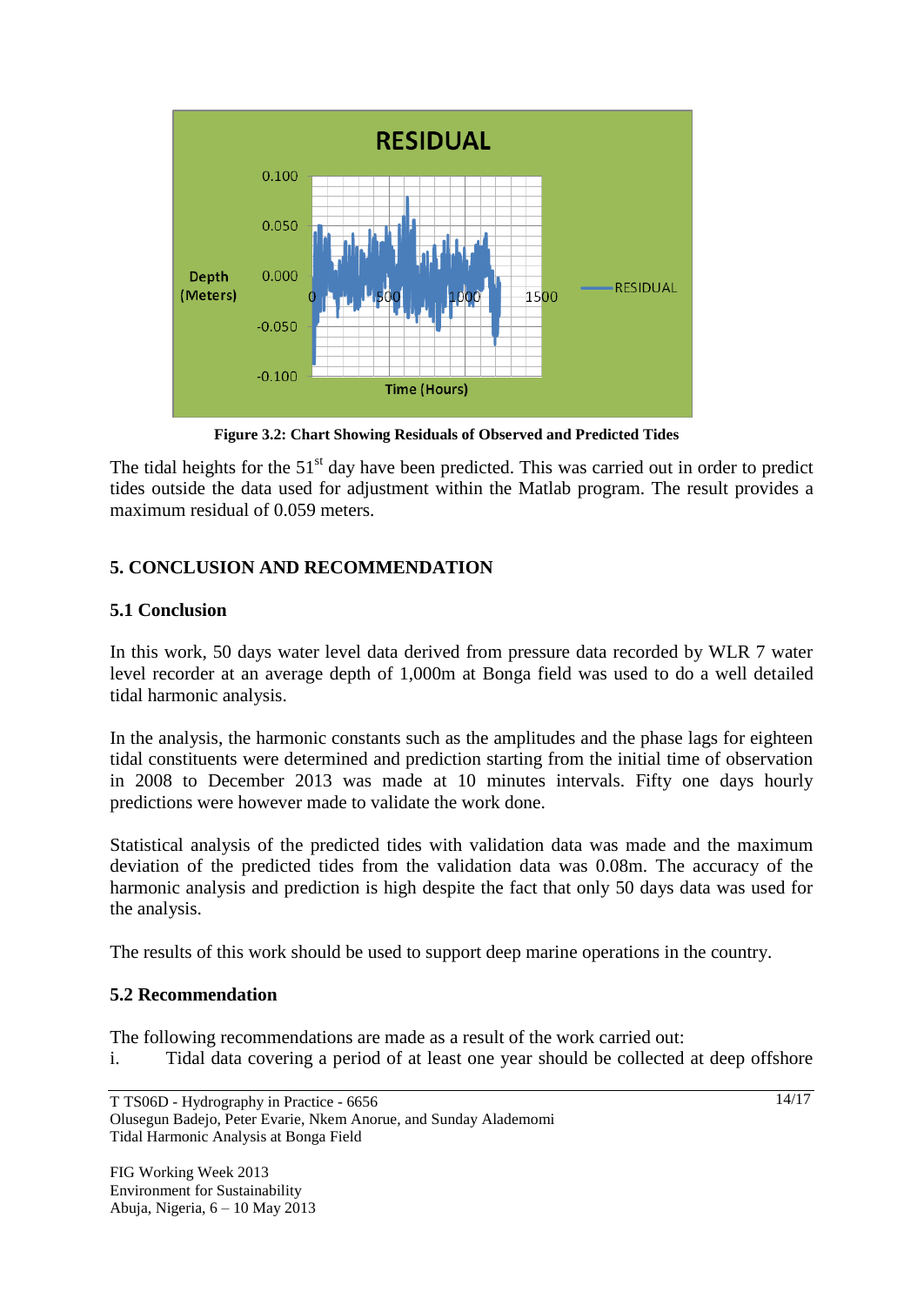and shallow water locations for harmonic analysis and prediction so as to support marine operations in oil industries.

- ii. Tide Gauge Stations or buoys capable of being tracked by satellites should be placed along the Nigerian coast for further tidal studies on the Nigerian coastal waters.
- iii. Effort should also be made by governmental and non-governmental agencies to observe and analyse water current (using classical oceanographic equipment and satellite data) at various offshore and near shore locations around the Nigerian coastal waters to better understand the hydrodynamic forces operating in the Nigerian coastal environment.

## **REFERENCES**

**Badejo O.T., Olaleye, J.B. and Alademomi A.S., 2012**: Prediction of Mean Water Level Using Short - Span Tidal Records for The University Of Lagos Lagoon, South Western Nigeria. Journal of Engineering Research JER 17, No. 3. Faculty of Engineering University of Lagos, Nigeria. pp52-67

**Doodson, A. T. and Warburg, H. D., 1941**: Admiralty Manual of Tides, Hydrographic Department, Admiralty. United Kingdom. 270pp.

**Eluwa, E.C., 1991:** Prediction of Vertical Tides by Least Squares Harmonic Analysis.M.Sc. Degree Project. Department of Surveying and Geoinformatics, University of Lagos, (Unpublished).

**Keller, G. and Warrack, B., 2003**: Statistics for Management and Economics. Sixth Edition, Thompson Learning Inc., Pacific Grove, USA. 832pp.

**Schureman, P., 1958**: Manual of harmonic analysis and prediction of tides. Department of Commerce, Coast and Geodetic Survey, Special Publication No. 98. U.S. Government Printing Office, Washington 317pp.

**Stravisi, F., 1983**: The IT Method for the Harmonic Tidal Prediction. Bollrtino Di Oceanologia Ed Applicata. Vol 1 N.3 Luglio. pp193-204.

www/en.wikipedia.org/wiki/Median\_filter, 2012

www.aanderaa.com

[www.nauticalcharts.noaa.gov/csdl/skillassess.html,](http://www.nauticalcharts.noaa.gov/csdl/skillassess.html) 2012

## **BIOGRAPHICAL NOTES**

## **DR. OLUSEGUN TEMITOPE BADEJO**

Dr. O.T. Badejo graduated from the University of Lagos with a Bachelor of Science (B.Sc.) degree in Surveying in 1992. He also obtained a Master of Science (M.Sc.) degree in Surveying, in University of Lagos in 1996. His B.Sc. Project was on Sea Level Variation in a Coastal Seaport, while his M.Sc. research work was on Tidal Prediction Using Least Squares Approach. Dr. Badejo also has a Ph.D in Surveying and Geoinformatics. Dr. Badejo has worked with the Office of the Surveyor General of the Federation of Nigeria, and he is a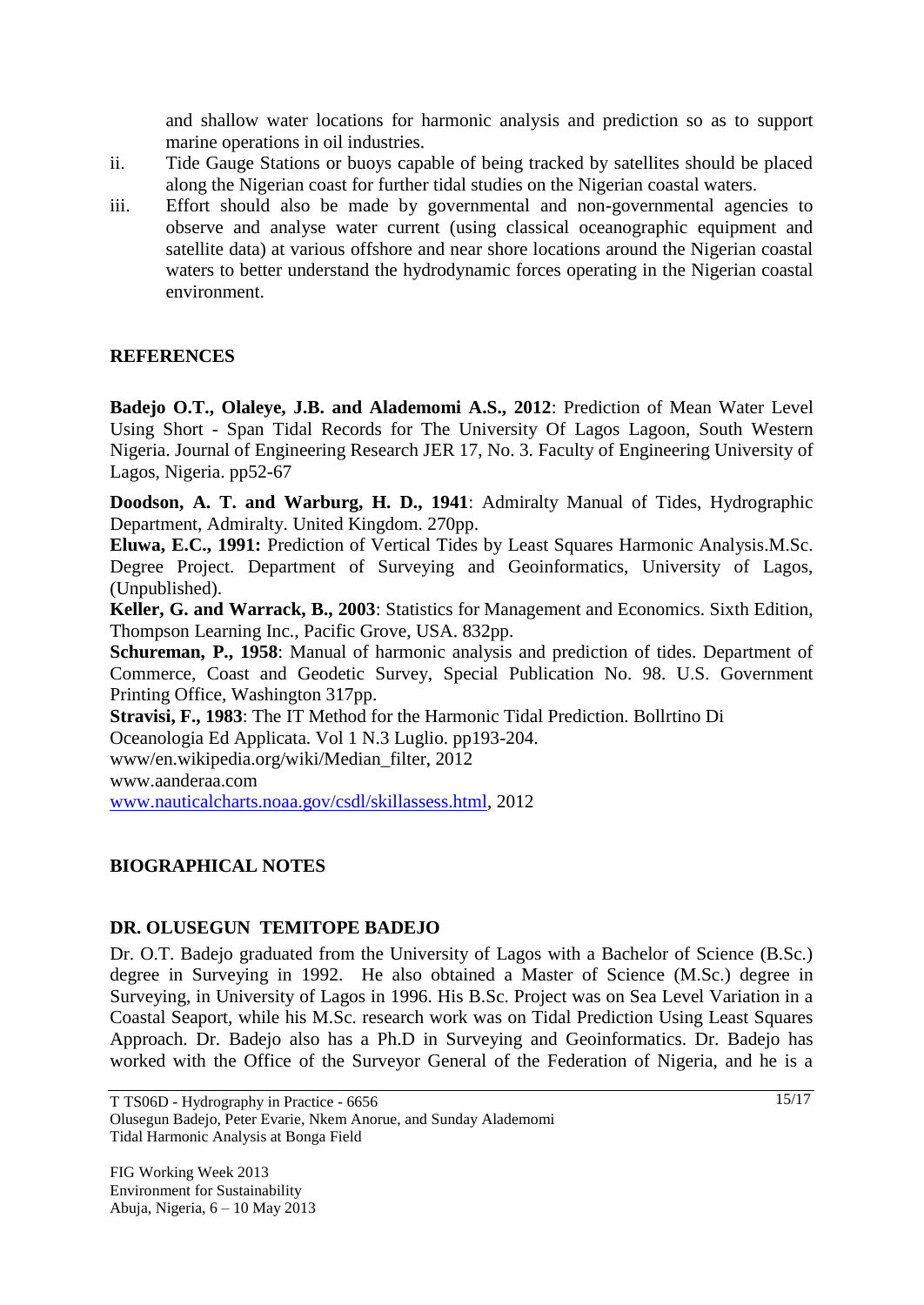Senior Lecturer in Department of Surveying and Geoinformatics, University of Lagos, Nigeria. He is presently on sabbatical with Shell Nigeria Exploration and Production Company (SNEPCo). He is working on oil spill pollution transport and coastal processes. Dr. O.T. Badejo has over 25 publications, and he is a member of the Nigerian Institution of Surveyors (NIS) and Nigerian Hydrographic Society.

## **SURV. PETER EVARIE**

Peter Evarie graduated with a B.Sc. (Surveying) and M.Sc. (Hydrographic Surveying) from the University of Lagos in 1986 and 1990 respectively. In 2004, he enrolled for the Masters in Business Administration (MBA) program at the University of Liverpool in the United Kingdom and graduated in 2006 specializing in investment strategies. During his B. Sc program at the University of Lagos, Peter won the best graduating student's prizes in Geodesy (The Adekunle Kukoyi's Prize) and Photogrammetry (The Adegboyega Ajayi Memorial Prize).

Peter has spent 21 years working for Shell in the land, swamp and offshore environments and he is currently the Head of Offshore Surveys and Metocean for the Shell Nigeria Exploration and Production Company Limited (SNEPCo) based in Lagos. He is a SURCON Registered Surveyor with extensive local and international experience and exposure. Prior to joining Shell, Peter lectured in a polytechnic in the 1980s/early 1990s, worked as a contractor staff at Shell and he is currently a part-time lecturer in Hydrographic Surveying at the University of Lagos.

In his Shell career, Peter has worked in Nigeria, United Kingdom and The Netherlands and has been exposed to the latest technologies in offshore surveys/construction, GIS applications and Metocean. For example, he was the GPS focal point for Shell Nigeria in the early 1990s and was responsible for the implementation of GPS technology in Shell Nigeria operations. The delivery of a major component that made GPS implementation a success at the time - "The determination of the 7-Shift Transformation Parameters from WGS 84 to Nigerian Local Datum" are still in use today for Southern Nigeria.

Peter has attended several local and international conferences and workshops and he is a member of the Nigerian Institution of Surveyors (NIS), Nigerian Hydrographic Society and the Institute of Navigation (ION). He is a certified Quality Management Systems (QMS) Auditor.

He is married with a daughter and has a passion for developing young surveyors, health/safety and travelling.

#### **CONTACTS**

Dr. Olusegun T. Badejo Department of Surveying and Geoinformatics University of Lagos Lagos NIGERIA

T TS06D - Hydrography in Practice - 6656 Olusegun Badejo, Peter Evarie, Nkem Anorue, and Sunday Alademomi Tidal Harmonic Analysis at Bonga Field